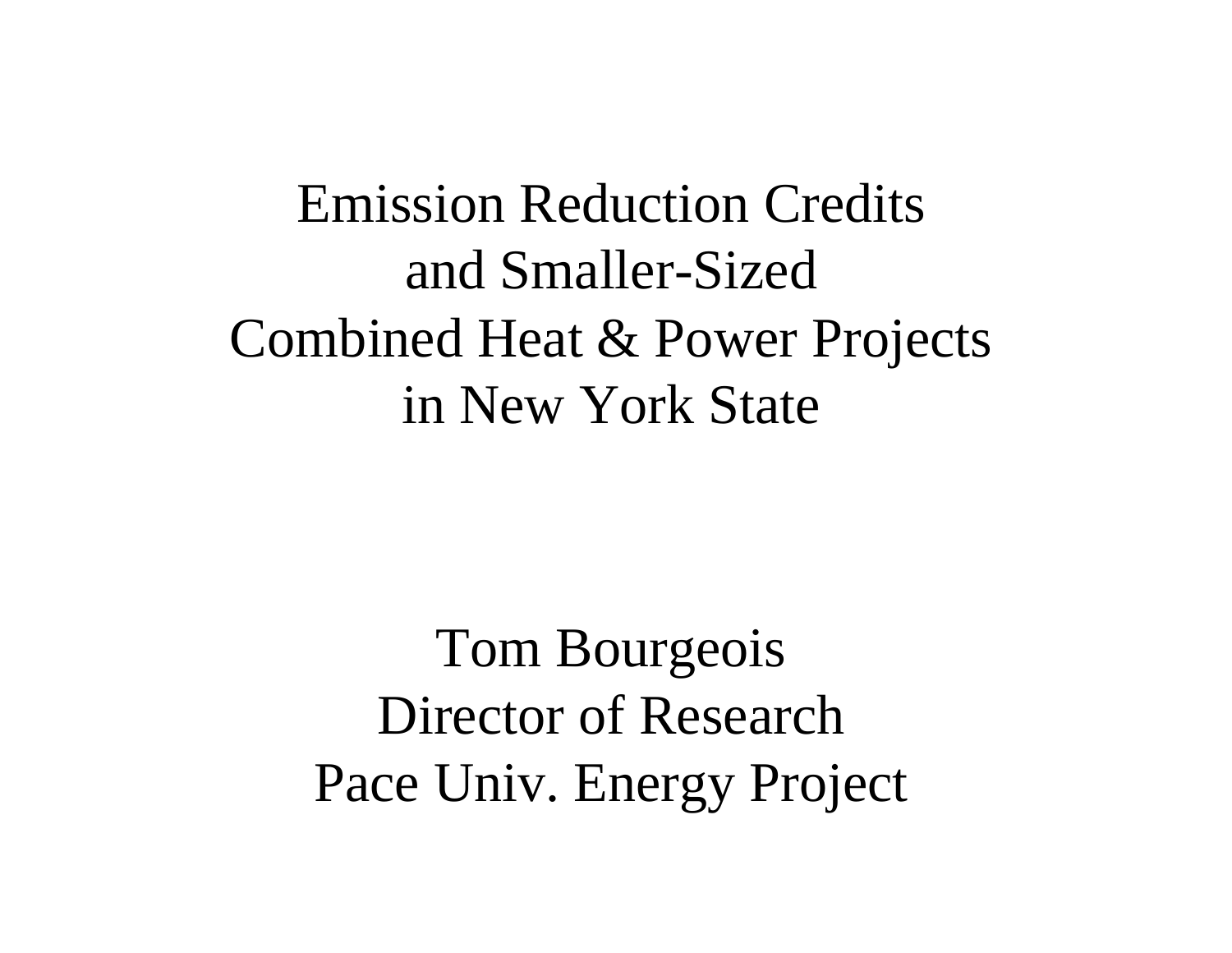Distributed Energy Resources (DER) or

Distributed generation (DG)

*Small, modular electricity generators sited close to the customer load that can enable utilities to defer or eliminate costly investments in transmission and distribution (T&D) system upgrades, and provide customers with better quality, more reliable energy supplies and a cleaner environment*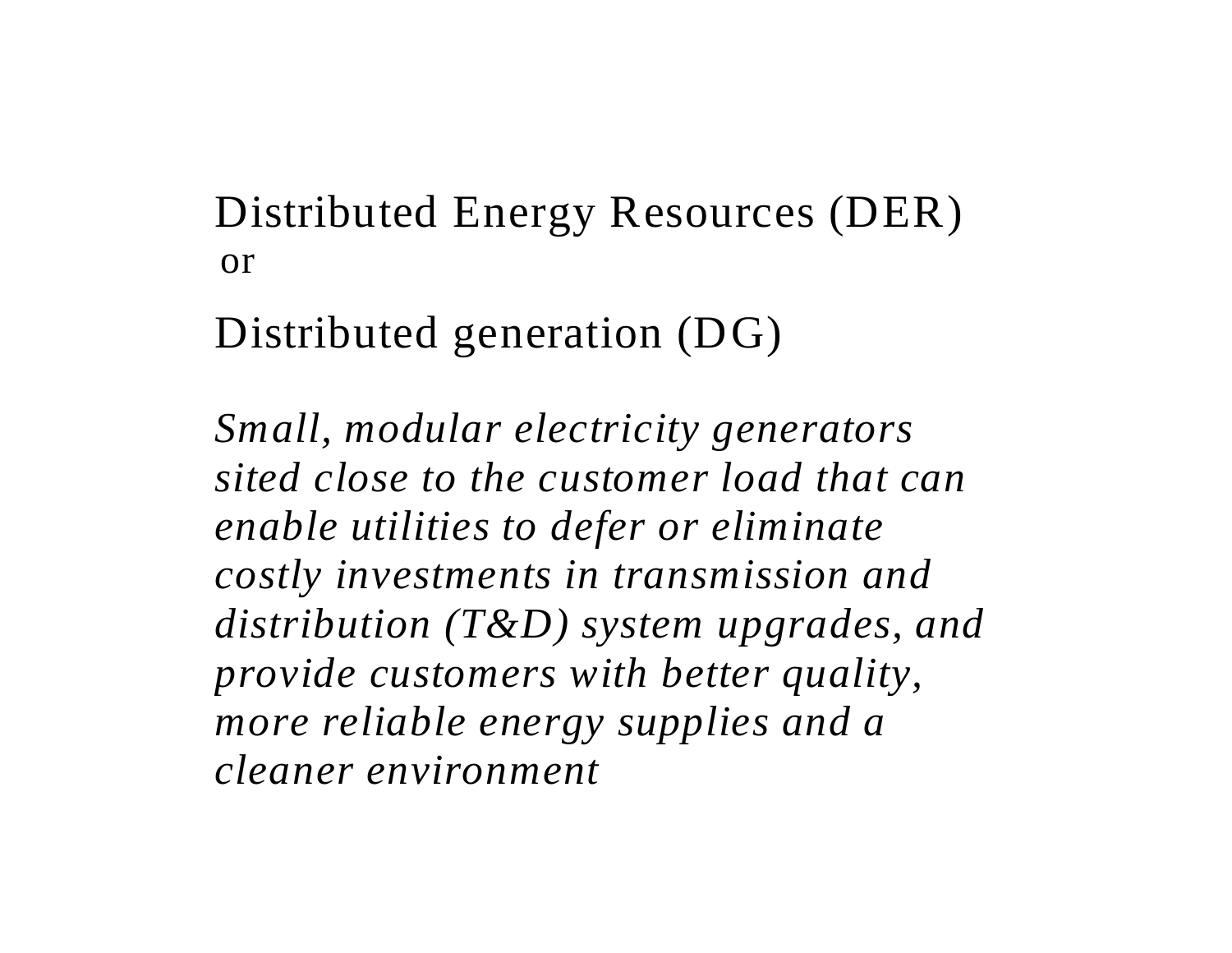#### C om bined heat and pow er  $(CHP)$

*Is the sim ultaneou s production of electrical or m echanical pow er and*  thermal energy from a single process. *C H P is an application of distribu ted g eneration.* 

The environmental importance of CHP is made evident by the fact that *total system efficiencies can reach 80 % and m ore. E ach unit of fossil fuel*  input can be employed for useful *cooling, heating and pow er w ith only a fraction of the w aste inheren t in separately provided cooling, heating and pow er configurations.*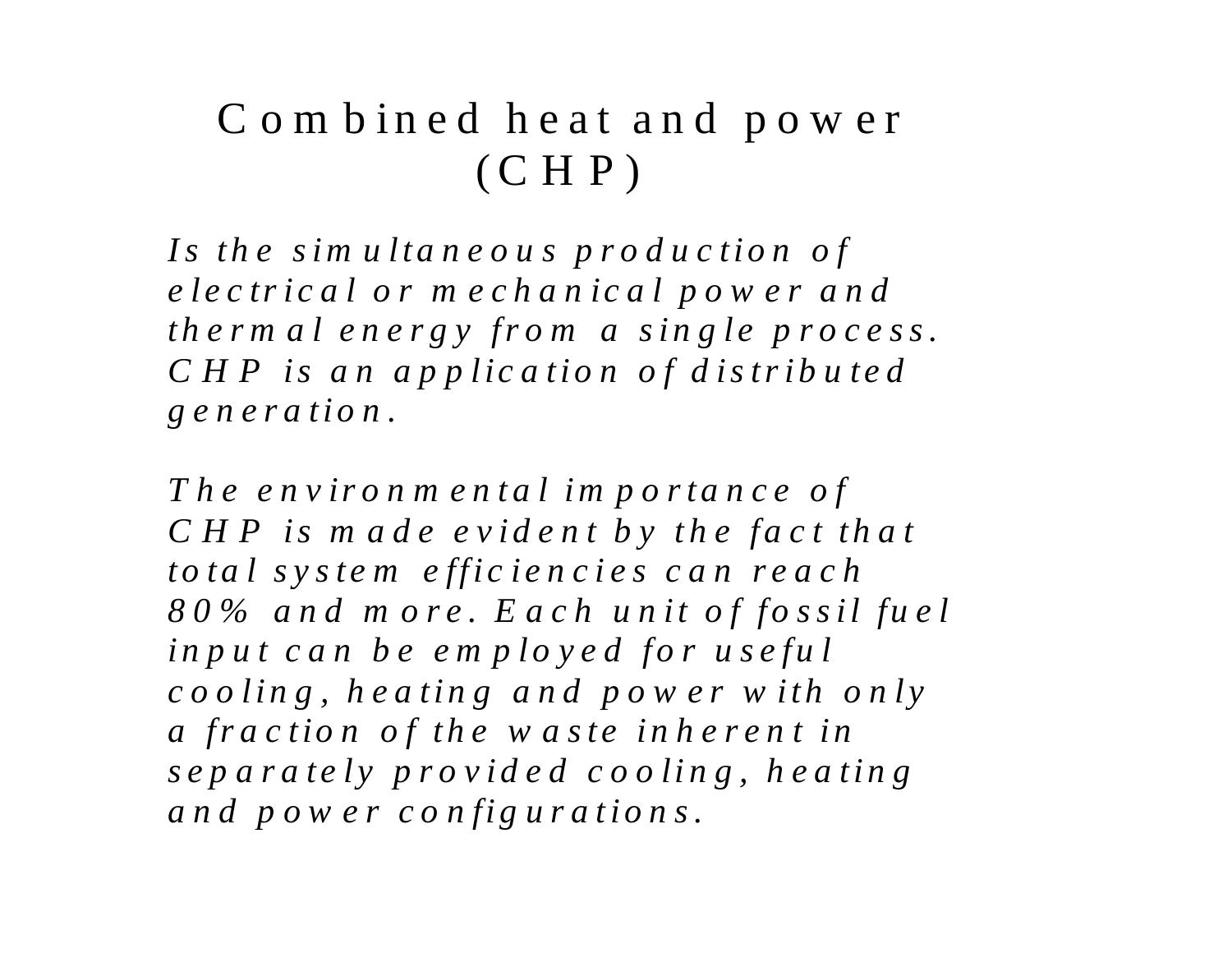# NYSERDA' S CHP PROGRAM: A NATIONAL LEADERNEARLY 100 FUNDED CHP PROJECTS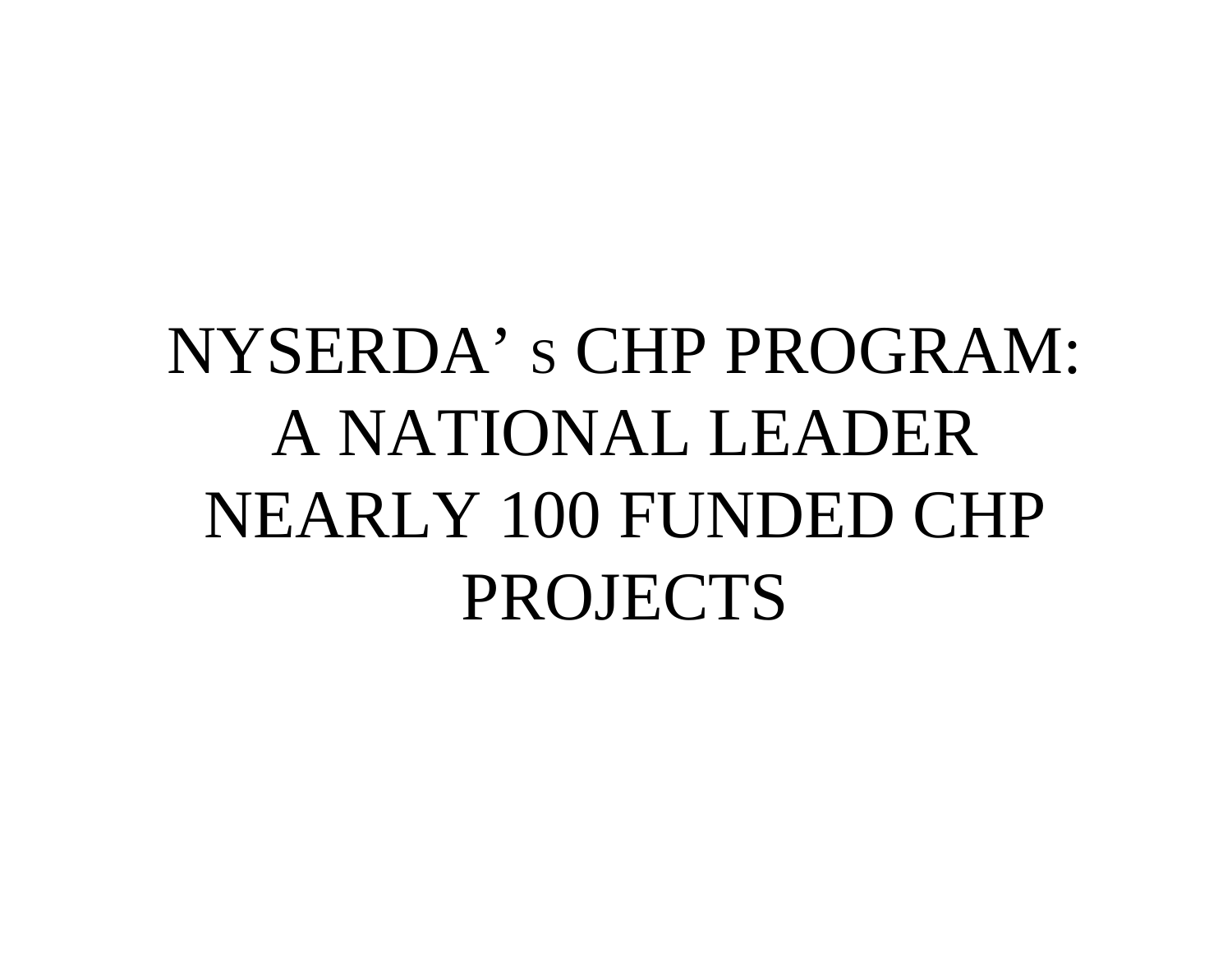### NYSERDA CHP PROGRAM D E M O P R O JE C T S SELECTED

¾ 95 SELECTED  $\triangleright$  \$46.5 M illion Earmarked  $\blacktriangleright$  1 0 5 M W 's In sta lle d <sup>o</sup> r to b <sup>e</sup> In sta lled

| SECTOR              | $\overline{P}R$ O JE C T S |
|---------------------|----------------------------|
| Industrial          | 35                         |
| Institutional       | 25                         |
| C o m m e r c i a l |                            |
| R e sid e n tia l   |                            |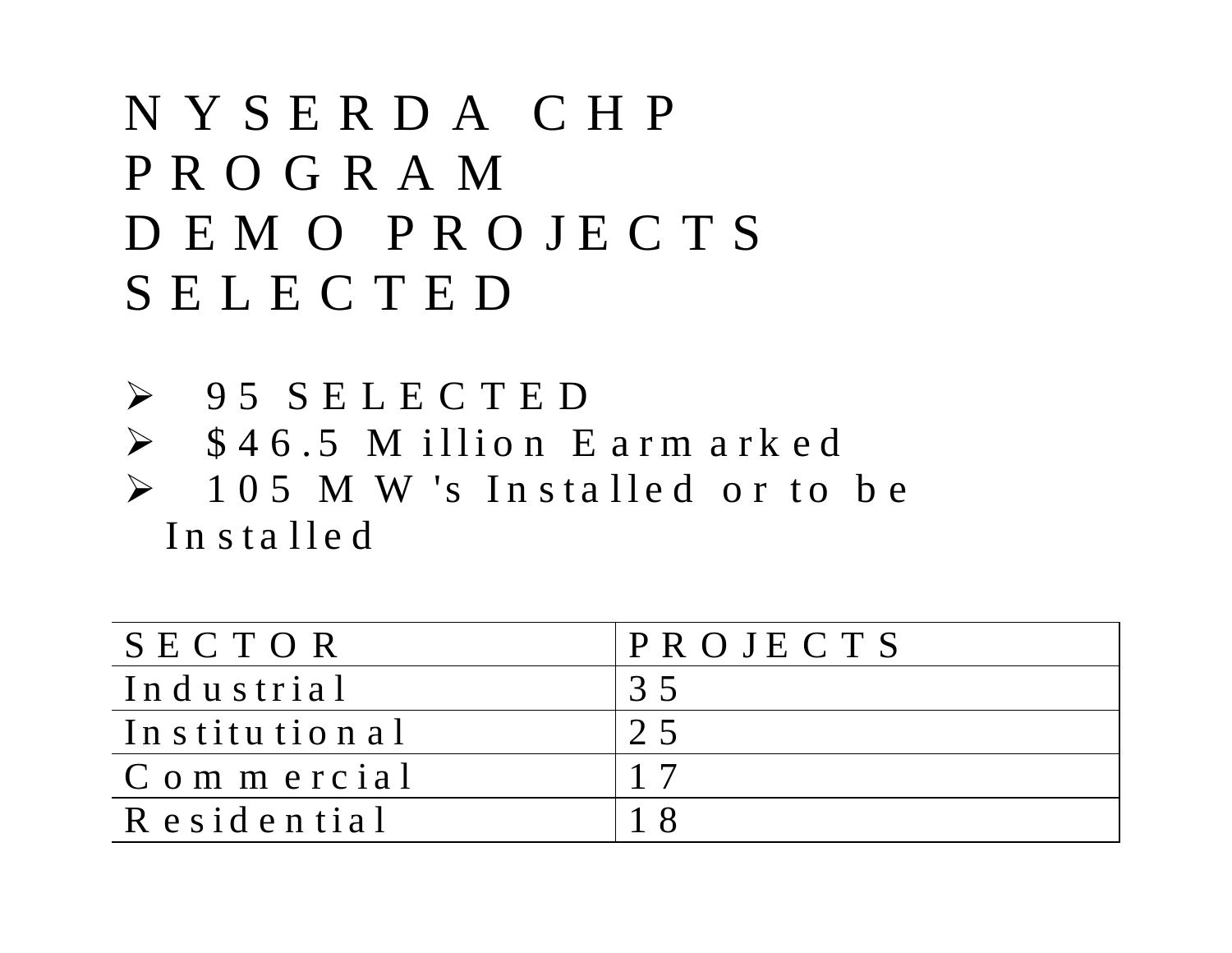## WHY SUPORT CHP?

**ENERGY** 

### ENVIRONMENT

### ECONOMIC DEVELOPMENT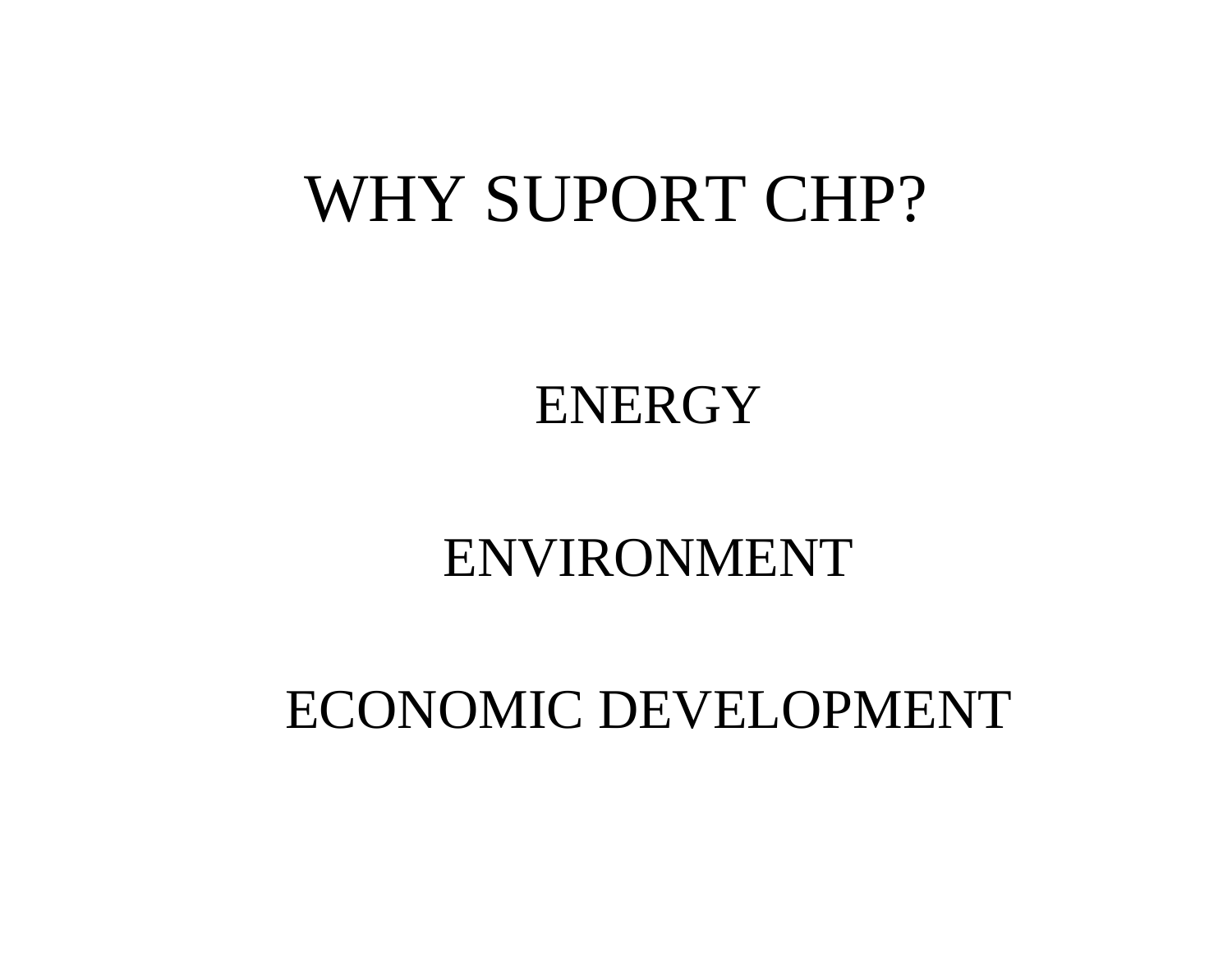# **CHP: an Efficiency Strategy**

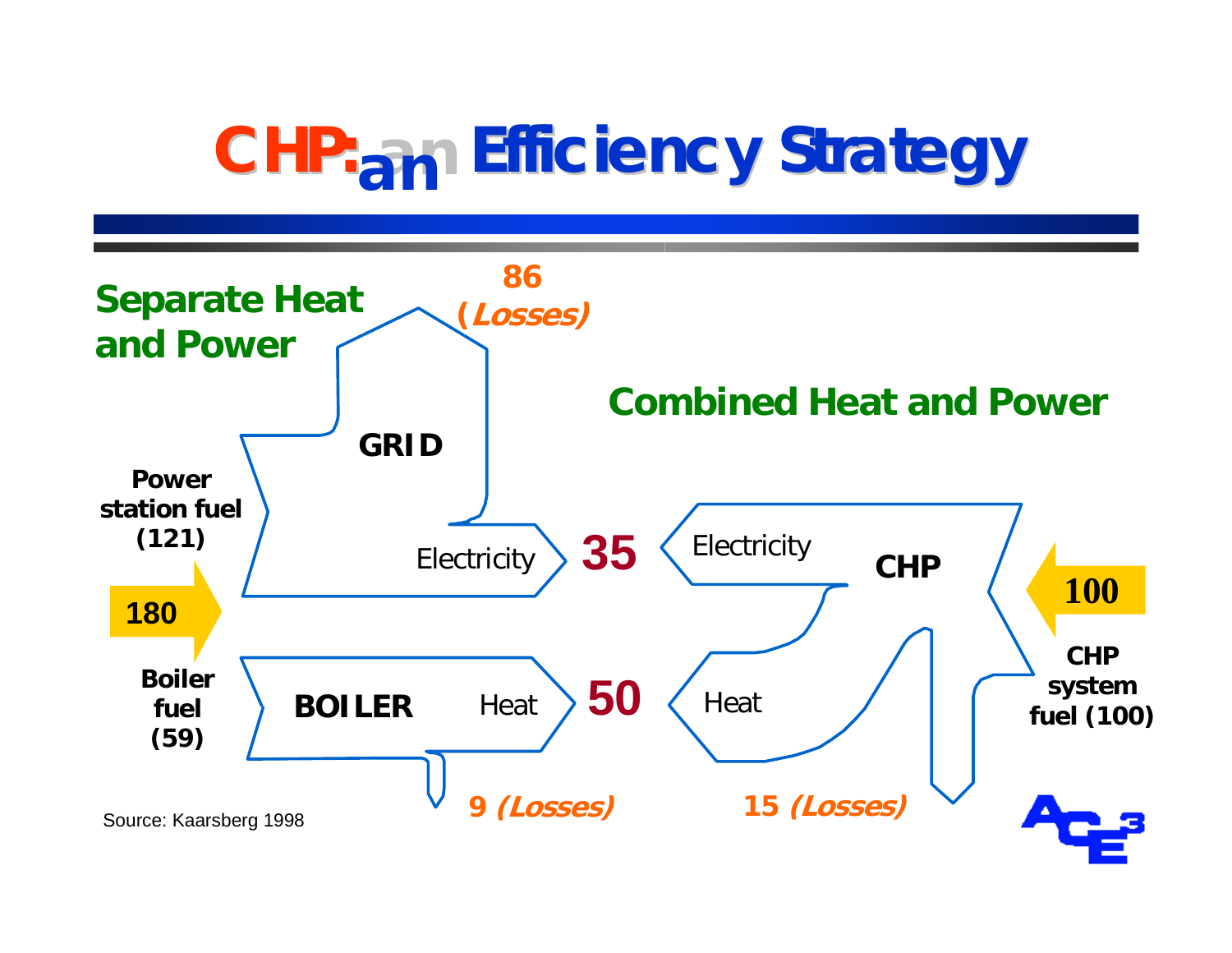# Conventional Thermal Generation



**(Remote from thermal users)**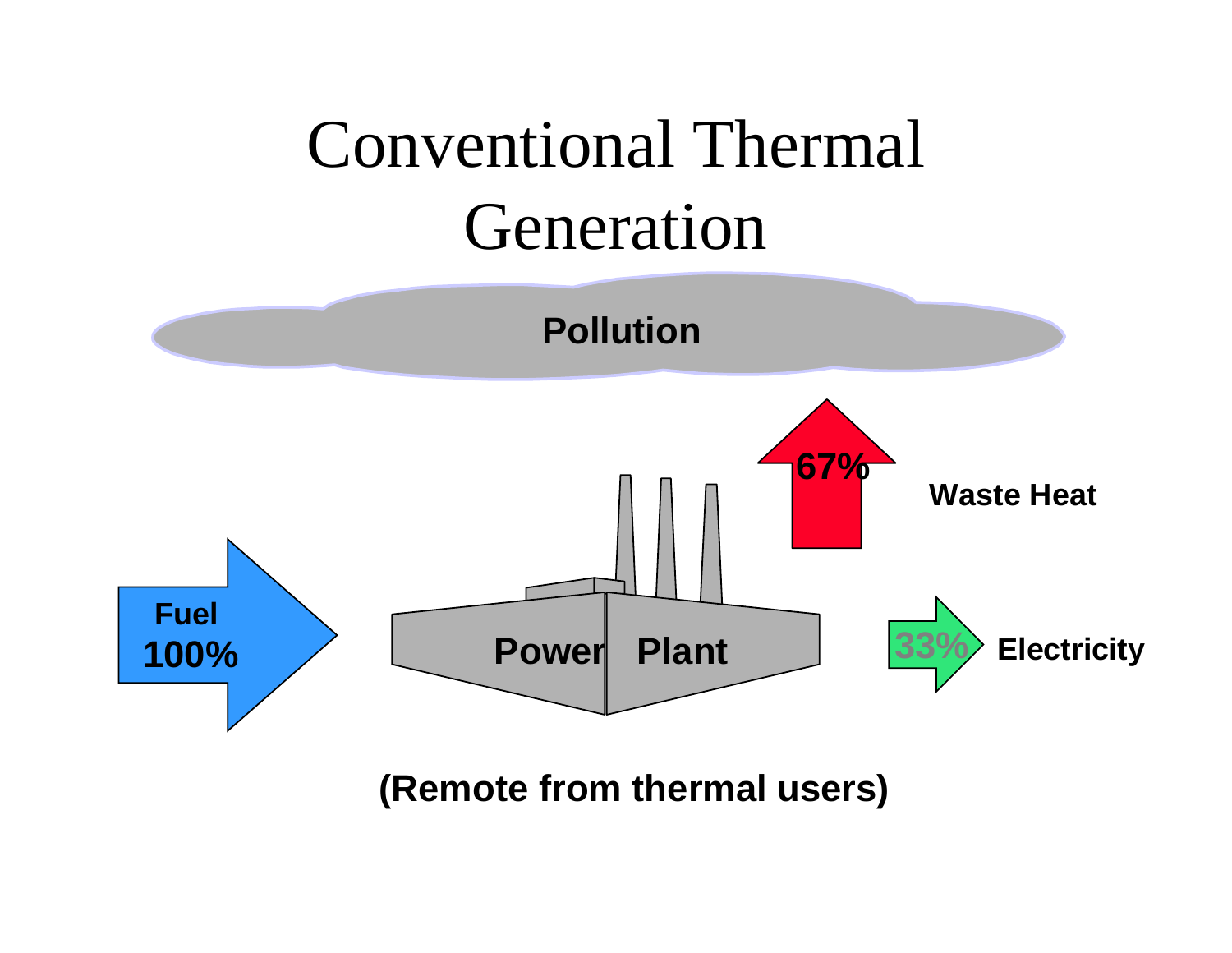

**(On or near thermal user sites)**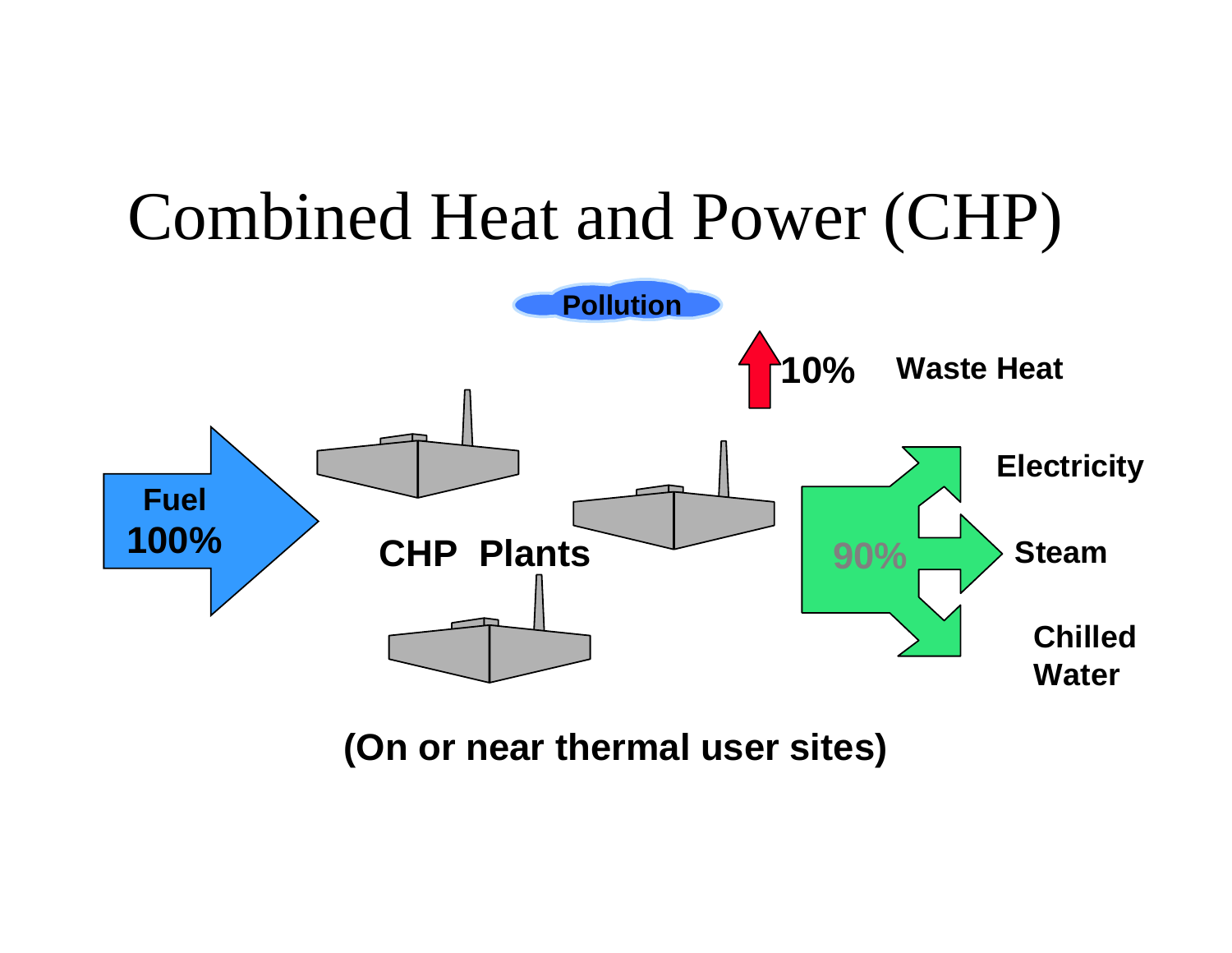| <b>UNCONTROLLED NOX EMISSIONS RATES (Ibs/MWH)</b> |                                                   |  |  |  |  |  |
|---------------------------------------------------|---------------------------------------------------|--|--|--|--|--|
| <b>RICH BURN IC ENGINES</b>                       | 40.0                                              |  |  |  |  |  |
| <b>DIESEL ENGINES</b>                             | 18.0                                              |  |  |  |  |  |
| <b>LEAN BURN IC ENGINES</b>                       | $1.5 - 7.0$                                       |  |  |  |  |  |
| <b>GAS TURBINES</b>                               | $0.8 - 2.4$                                       |  |  |  |  |  |
| <b>MICROTURBINE</b>                               | $0.45 - 1.25$                                     |  |  |  |  |  |
| <b>FUEL CELLS</b>                                 | $0.03 - 0.1$                                      |  |  |  |  |  |
|                                                   |                                                   |  |  |  |  |  |
|                                                   | <b>UNCONTROLLED VOC EMISSIONS RATES (Ibs/MWH)</b> |  |  |  |  |  |
| <b>RICH BURN IC ENGINES</b>                       | $4.0 - 8.0$                                       |  |  |  |  |  |
| <b>LEAN BURN IC ENGINES</b>                       | $1.5 - 5.0$                                       |  |  |  |  |  |
| <b>GAS TURBINES</b>                               | $0.1 - 0.5$                                       |  |  |  |  |  |
| <b>MICROTURBINE</b>                               | $0.04 - 0.25$                                     |  |  |  |  |  |
| <b>FUEL CELLS</b>                                 | $0.01 - 0.02$                                     |  |  |  |  |  |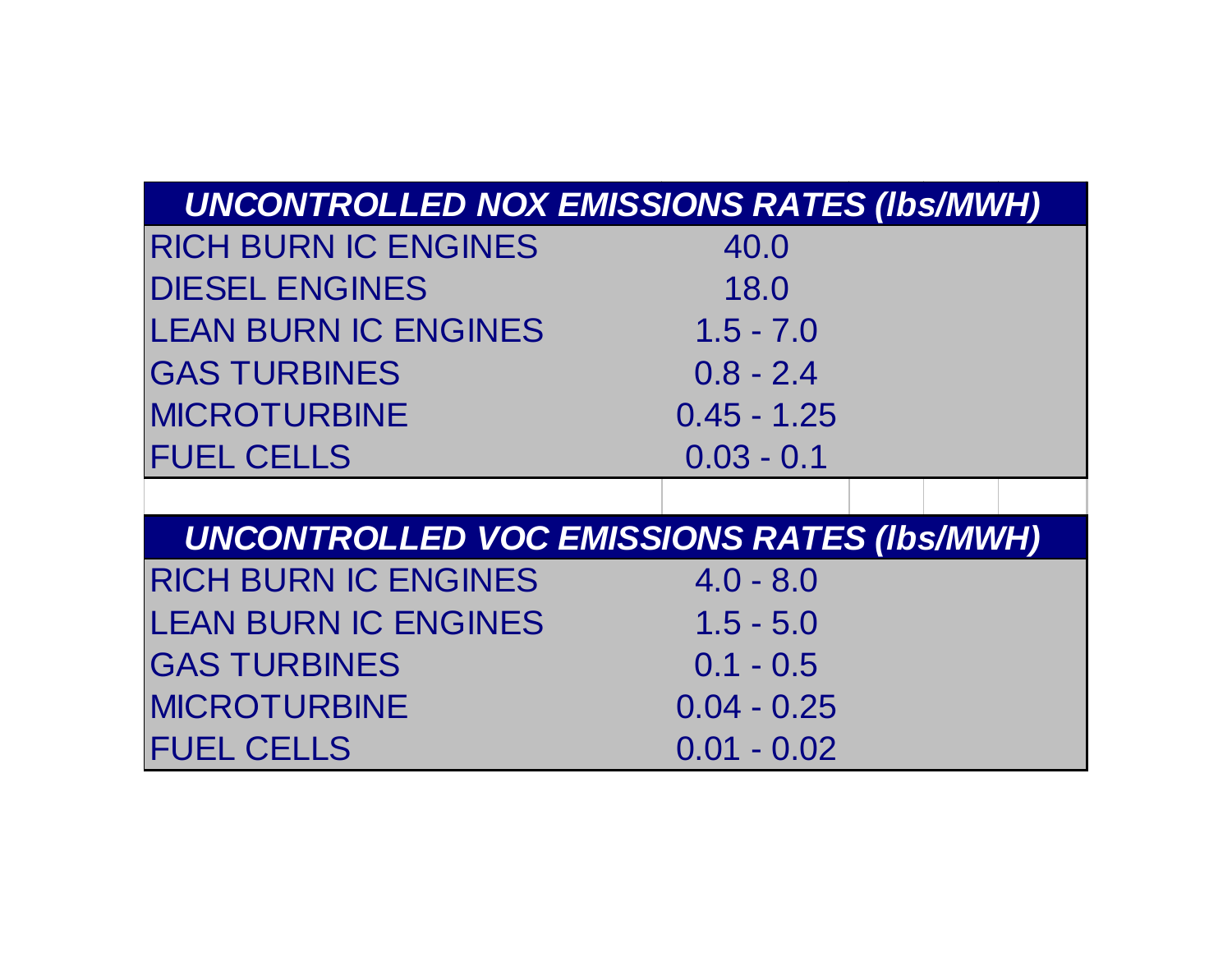| <b>PM-10 EMISSIONS RATES (Ibs/MWH)</b> |  |  |
|----------------------------------------|--|--|
|----------------------------------------|--|--|

| <b>RICH BURN IC ENGINES</b>     | 0.03 |
|---------------------------------|------|
| <b>DIESEL ENGINES</b>           | 0.78 |
| <b>LEAN BURN IC ENGINES</b>     | 0.03 |
| <b>SMALL GAS TURBINES</b>       | 0.08 |
| <b>MICROTURBINE</b>             | 0.08 |
| <b>MEDIUM GAS TURBINE</b>       | 0.07 |
| <b>LARGE GAS COMBINED CYCLE</b> | 0.04 |
| <b>1998 AVERAGE COAL BOILER</b> | 0.30 |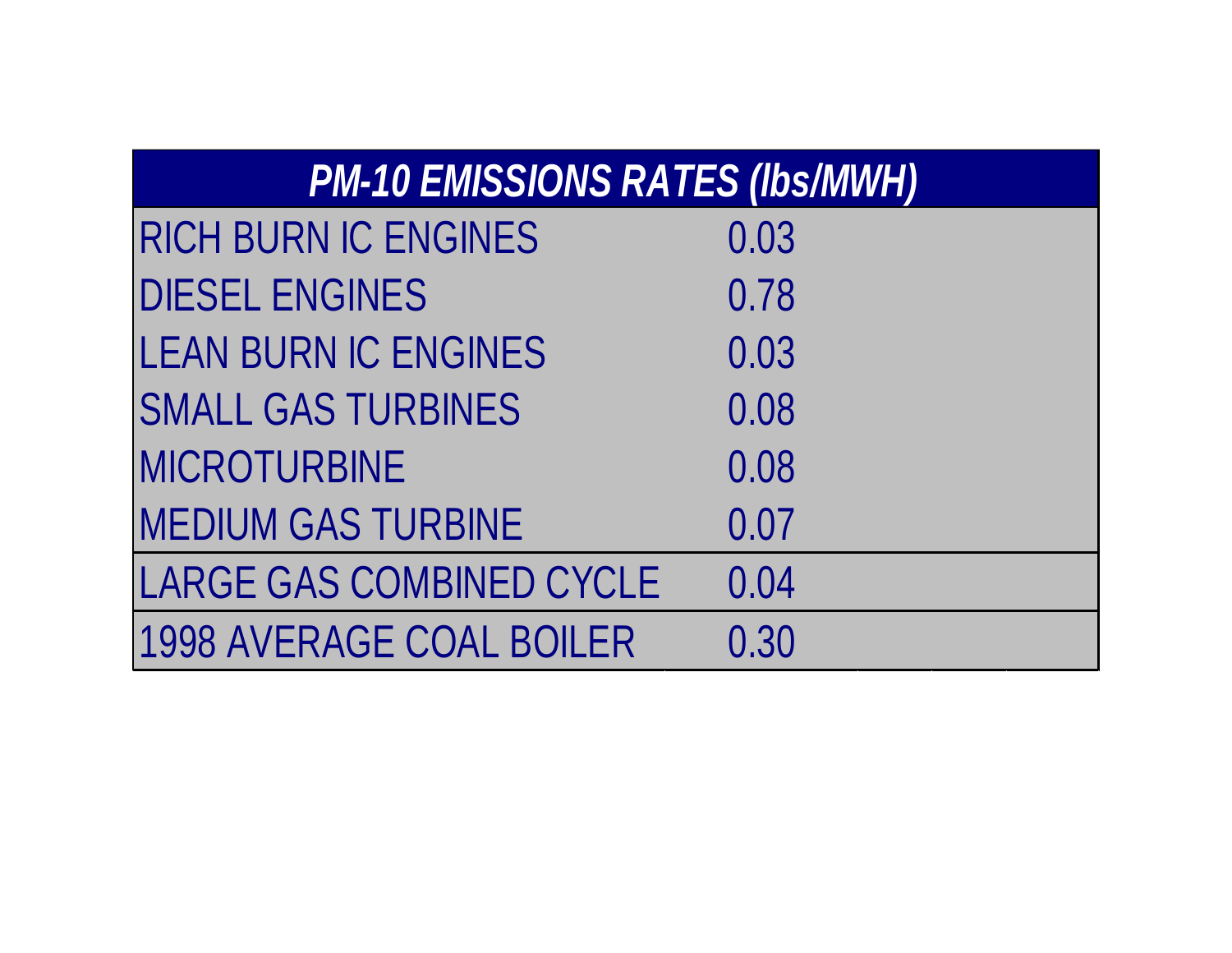#### EMISSION REDUCTION CREDIT(ERC)

#### A CERTIFIED EMISSION REDUCTION THAT IS

CREATED BY ELIMINATING FUTURE EMISSIONS,

QUANTIFIED DURING OR BEFORE THE PERIOD IN WHICH THE EMISSION REDUCTIONS ARE MADE, AND

EXPRESSED IN TONS PER YEAR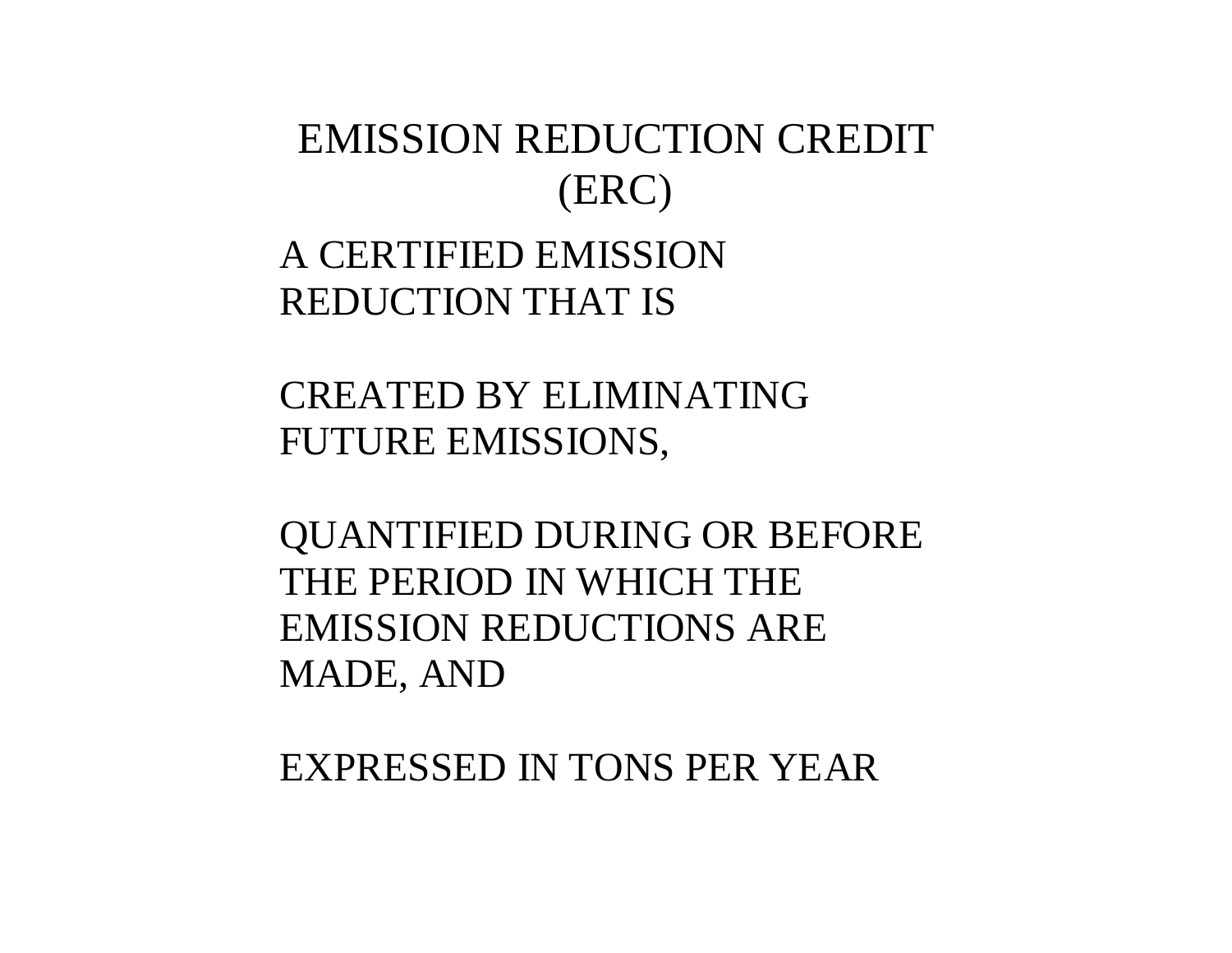## Criteria for Creating Creditable Emissions Reductions

- Real
- Quantifiable
- Surplus
- Permanent
- Enforceable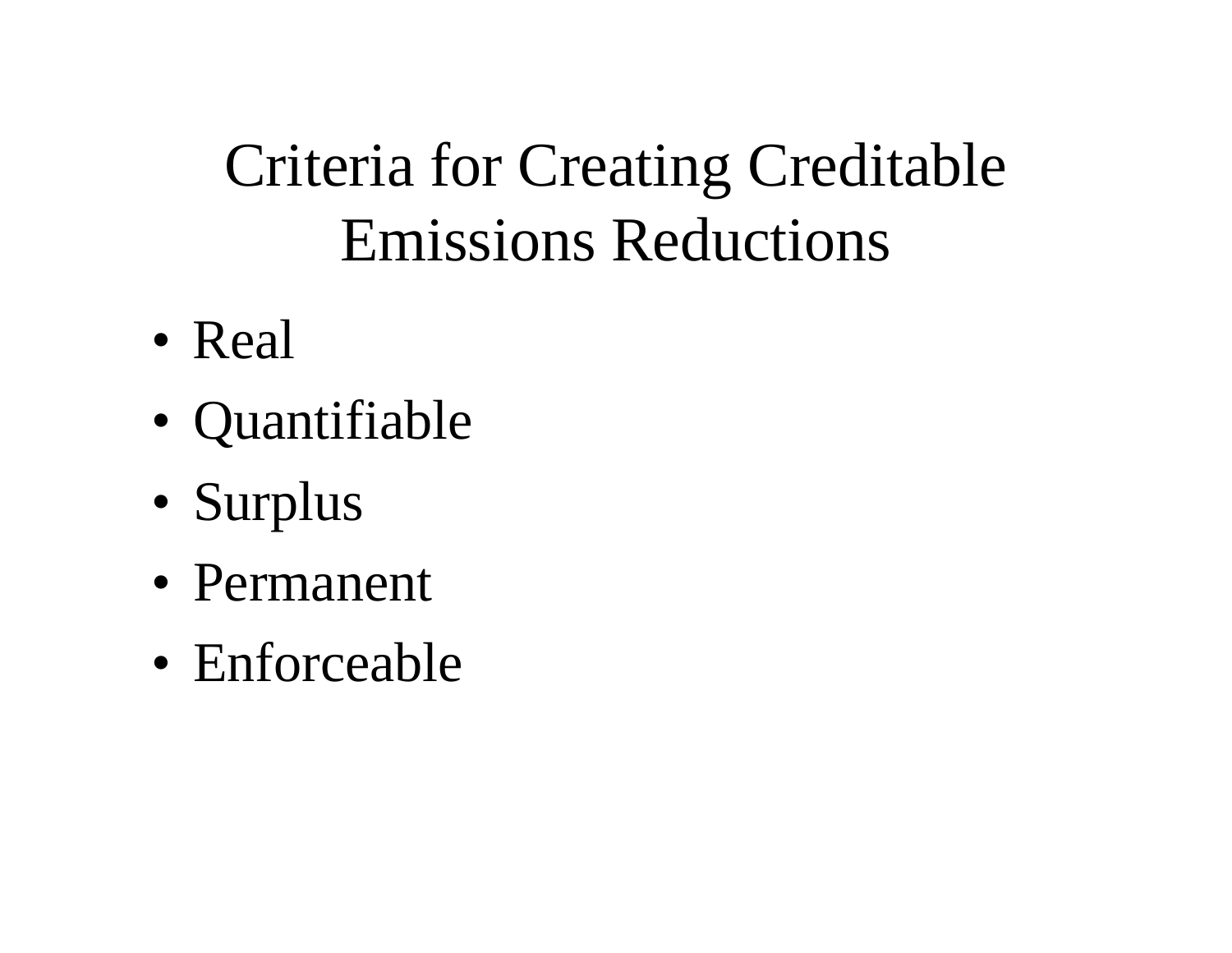# QUANTIFIABLE

### Setting the Baseline Period

Establishing Prior Actual or Prior Allowable Annual Emissions (Whichever is lower)

Establishing Future Maximum Allowable Emissions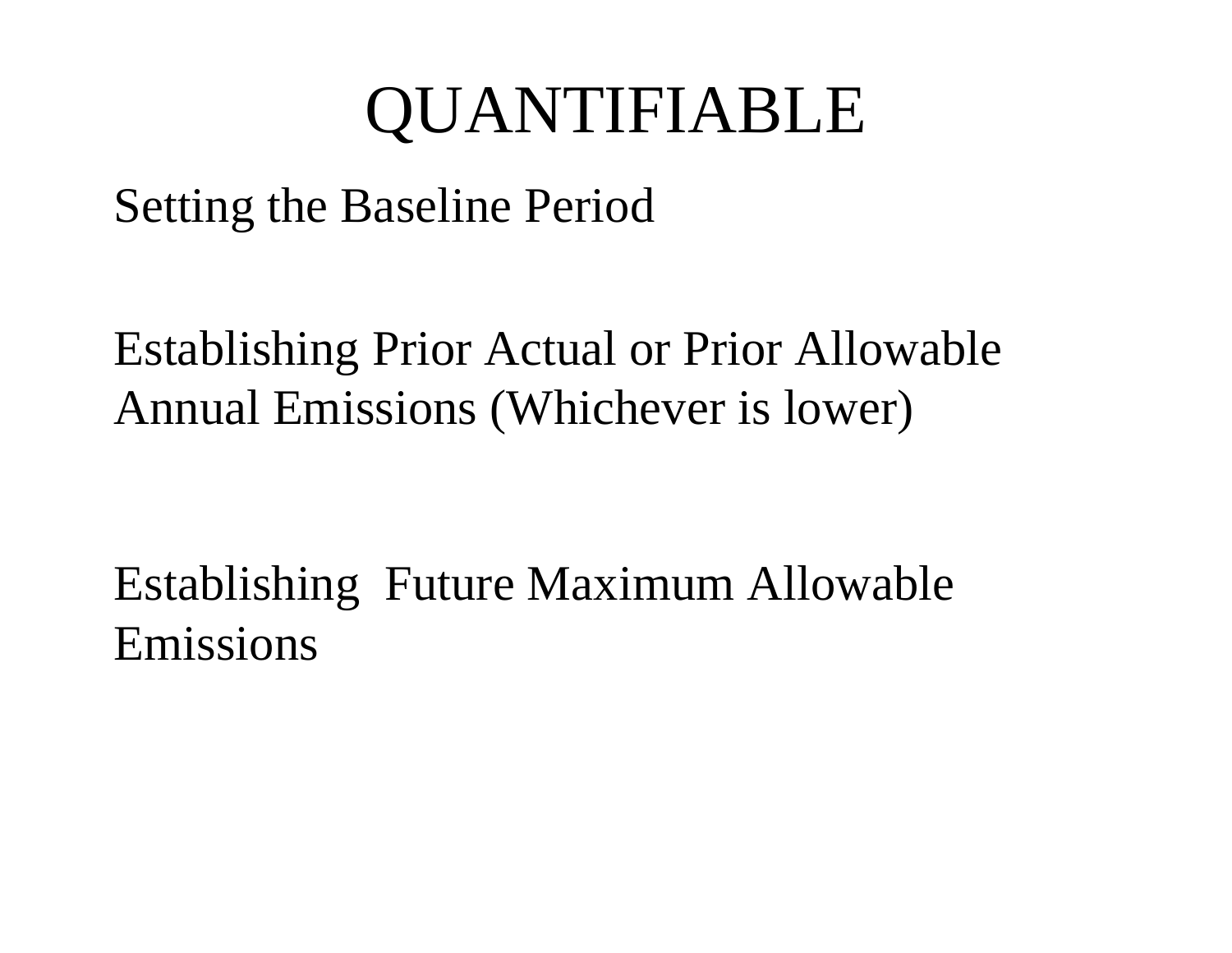# QUANTIFIABLE (cont.) **Baseline time period**:

*the most recent two consecutive year period immediately proceeding the reduction, or with the review and approval of DEC A representative two consecutive year period within the last 5 years Representative based upon actual operating hours,* 

*production rates, and material input*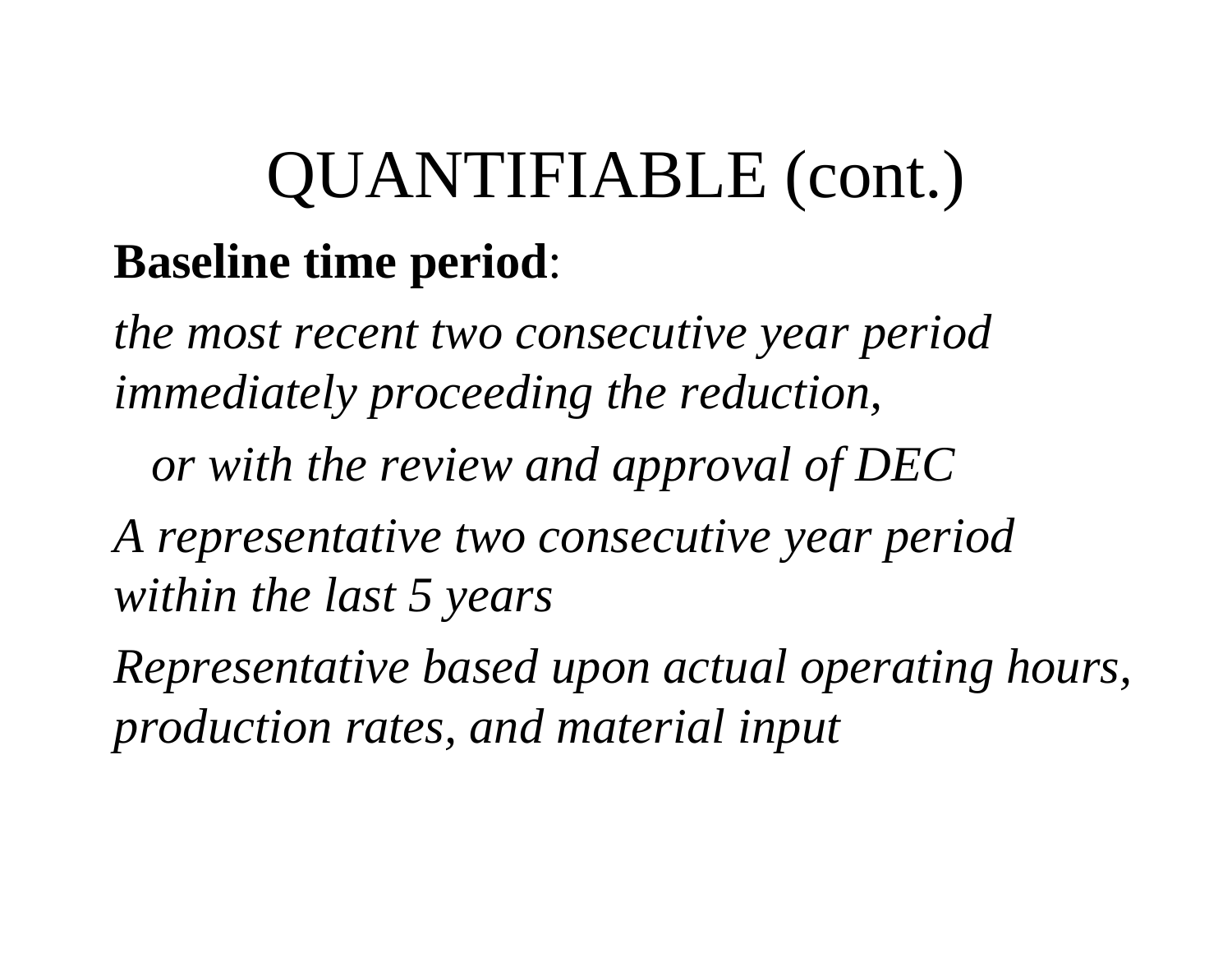### 1. Compute Prior Actual Annual Emissions

2. Compute Prior Allowable Annual Emissions

3. Take the lesser of Actual or Allowable

4. Compute Future Maximum Annual Potential

Subtract Line 4 from Line 3 to obtain ERC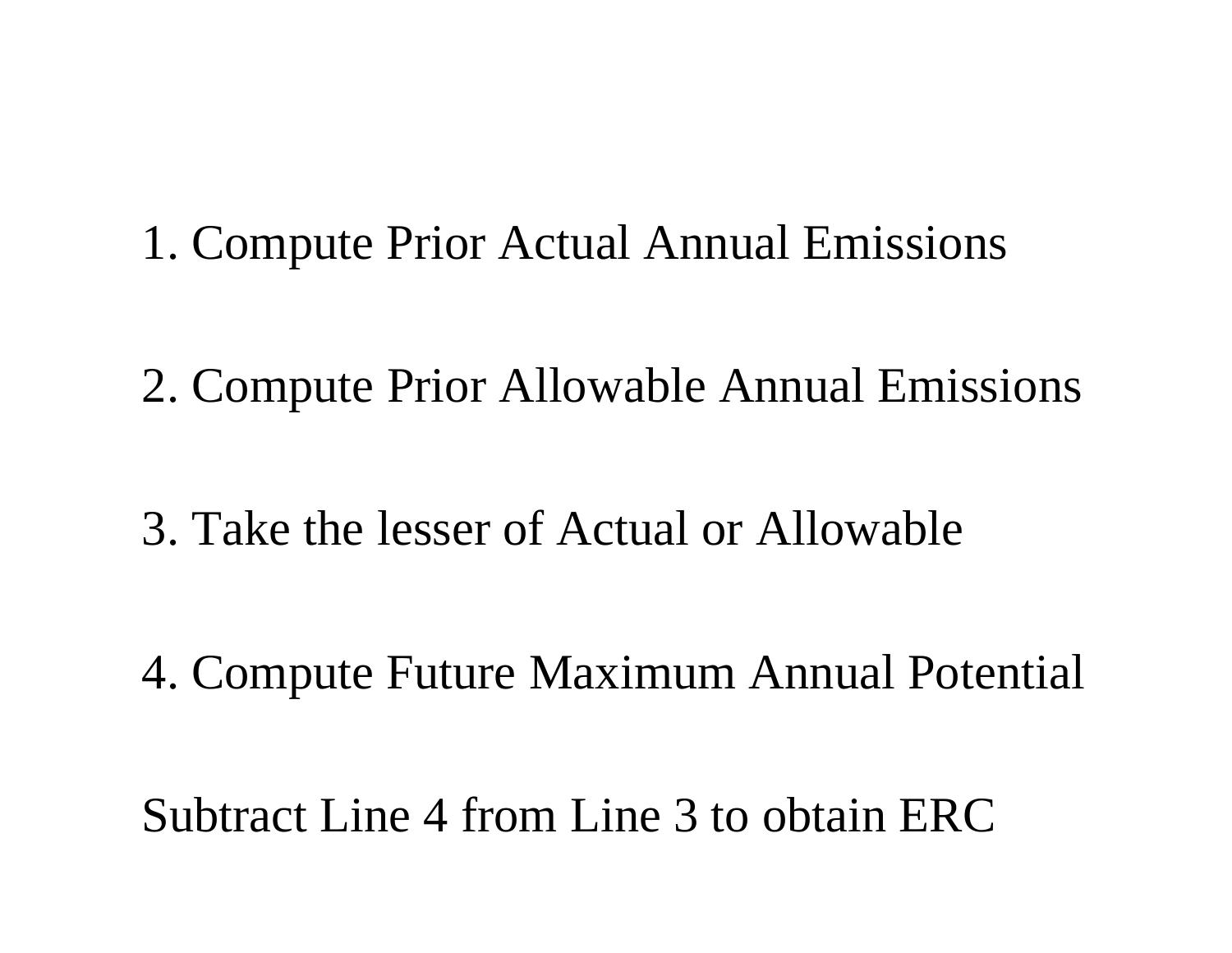# SURPLUS

Example: An 1100 HP ENGINE, Actual Emissions Rate  $= 6$  g/BHP-Hr. Regulatory Emissions Rate  $= 3.0$  g/BHP-Hr Activity Level: 1999 – 6500 hours, 47.5 Tons 2000 – 7200 hours, 52.6 tons Two Year Average Emissions 50 Tons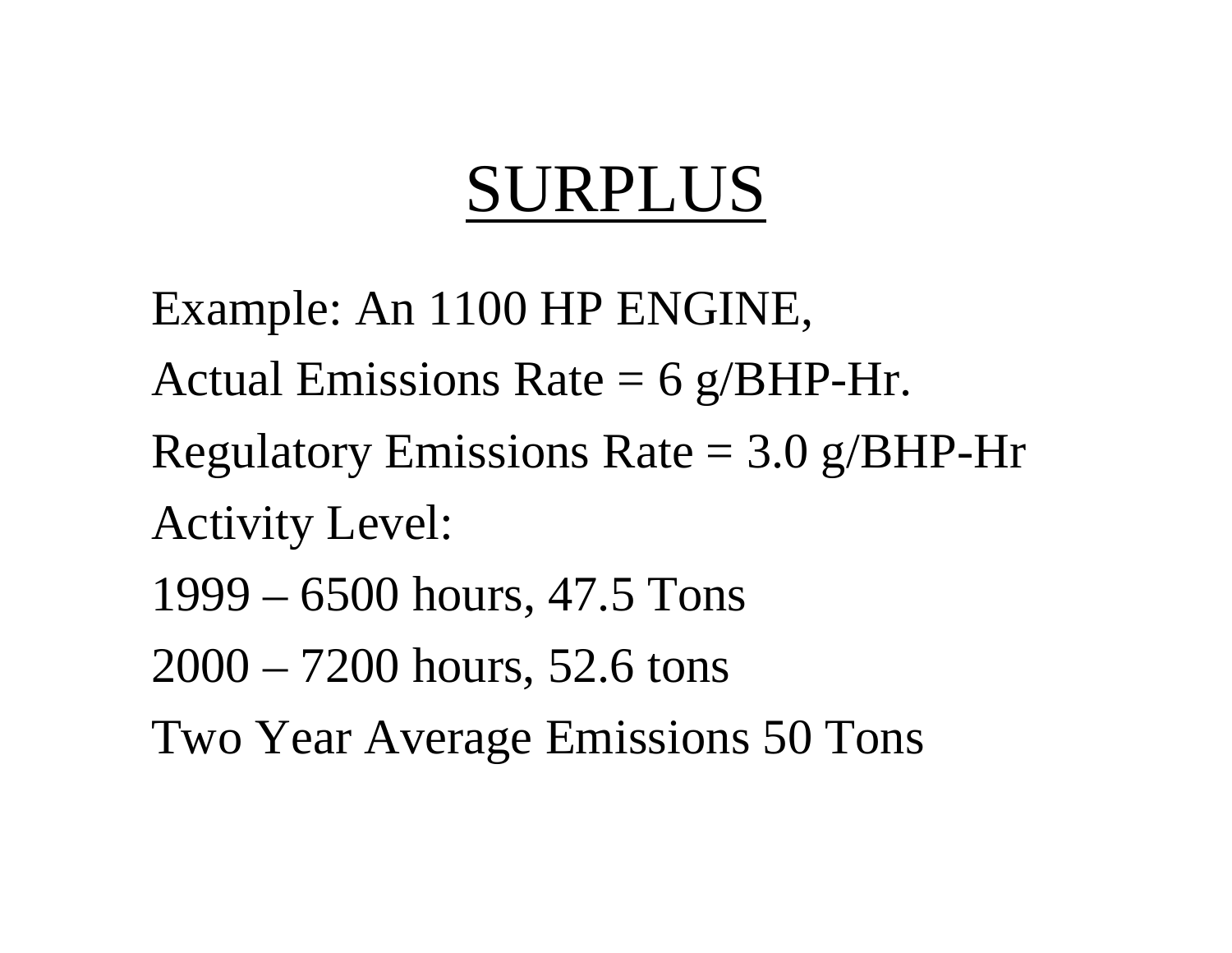# SURPLUS (cont.)

- Actual Emissions (previous page) 50 TPY contrast with
- Emissions At Regulatory Rate 3.0 g/BHP-Hr
- 1999 6500 hours, 23.8 Tons
- 2000 7200 hours, 26.3 tons
- Two Year Average Emissions 255 TPY
- 
- ALLOWABLE BASELINE EMISSIONS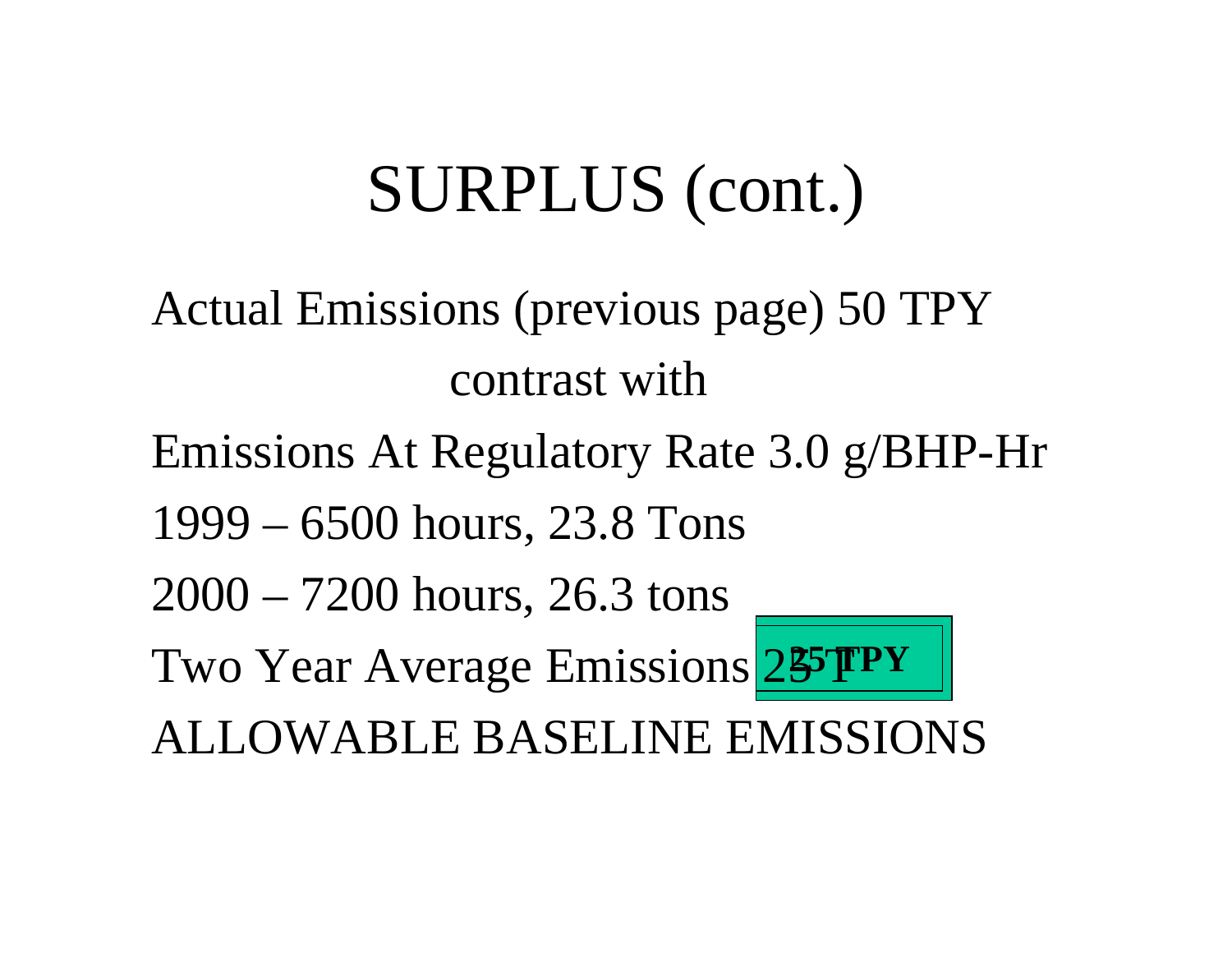## SURPLUS (cont.) Baseline Emissions 25 TPY

New Emissions At 0.5 g/BHP-Hr 6500 hours, 4.0 Tons 7200 hours, 4.4 tons Two Year Average Emissions 4.2 Tons CREDITABLE EMISSIONS  $= 25 - 4$ 

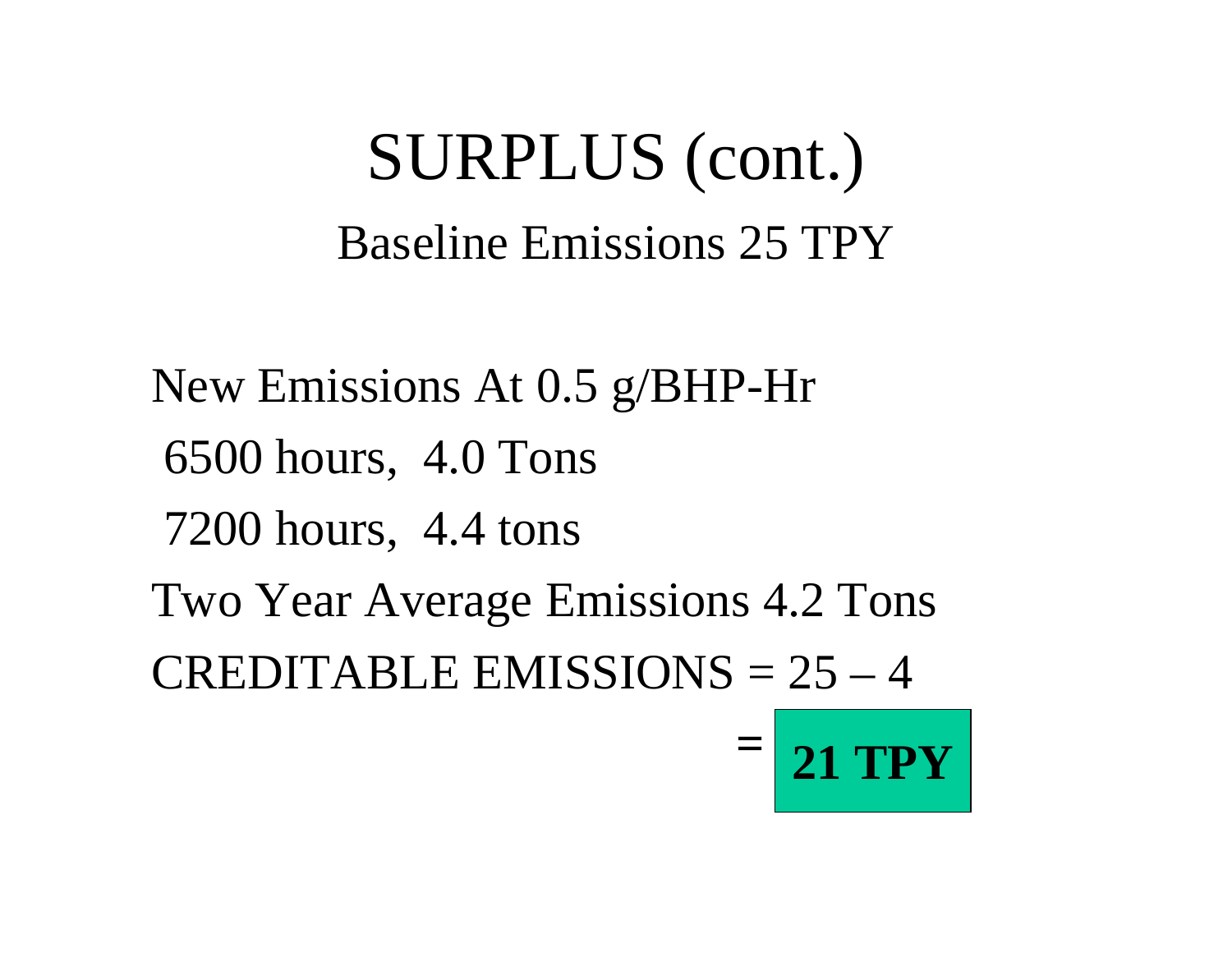## EMISSION REDUCTIONCREDITS (ERC'c)

#### **DEFINITION:** *6 NYCRR 231-2.1(b)(14)*

*Emission reduction credit, ERC. Any decrease in emissions of a nonattainment contaminant in tons per year, occurring on or after November 15, 1990:* 

*(i) which is surplus, quantifiable, permanent, and enforceable; and* 

*(ii) which results from a physical change in, or a change in the method of operation of an emission unit subject to Part 201 of this Title; and*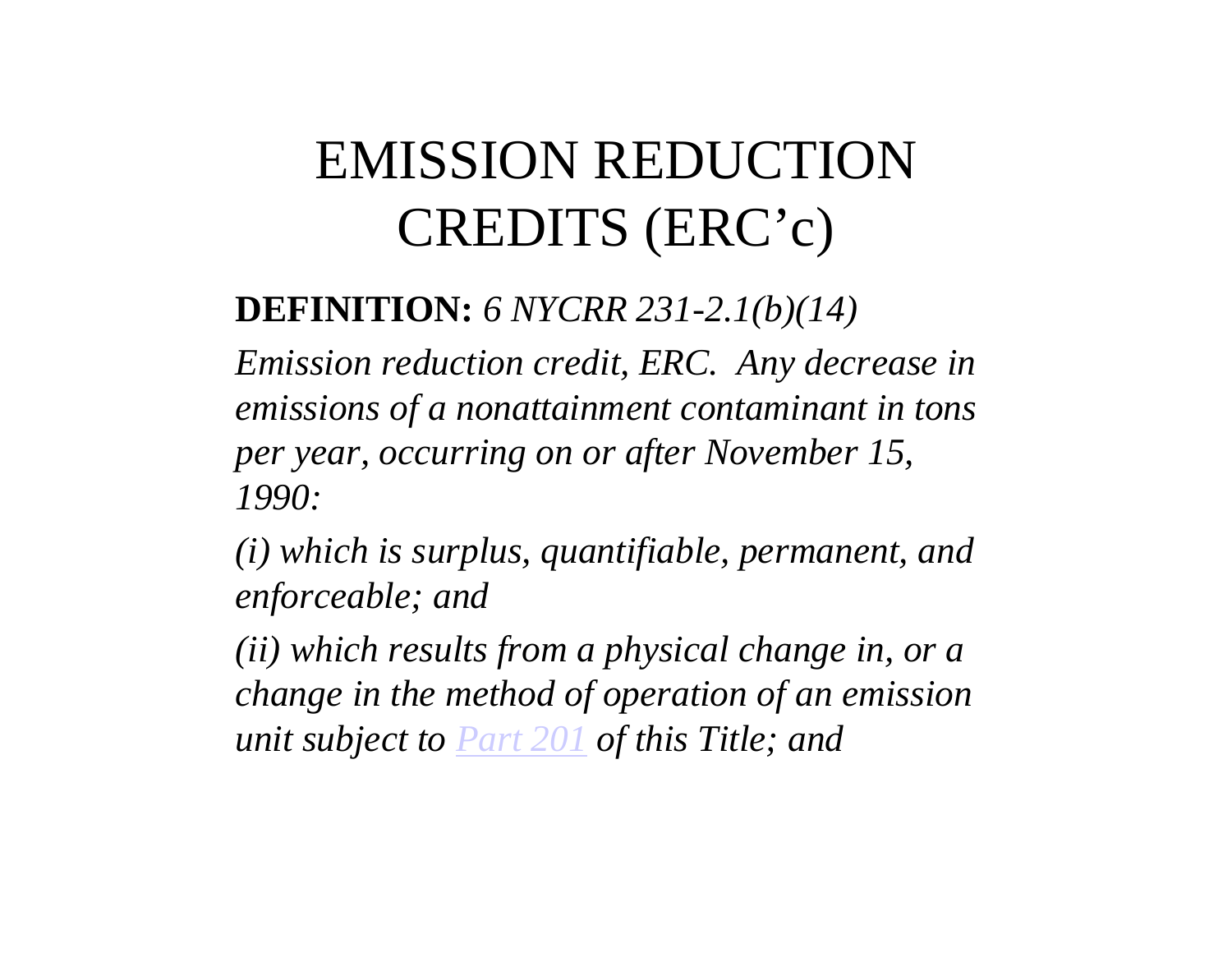## Emission Reduction Credit (cont.)

( *<sup>a</sup>*) is quantified as the difference between prior actual annual emissions or prior allowable annual emissions, whichever is less, and the subsequent maximum annual potential; and ( *b*) is certified in accordance with the provisions of section 231-2.6 of this Subpart; or (iii) which results from a physical change in, or a change in the method of operation of an air contamination source not subject to Part 201 of this Title, and is certified in accordance with the provisions of section 231-2.6 of this Subpart.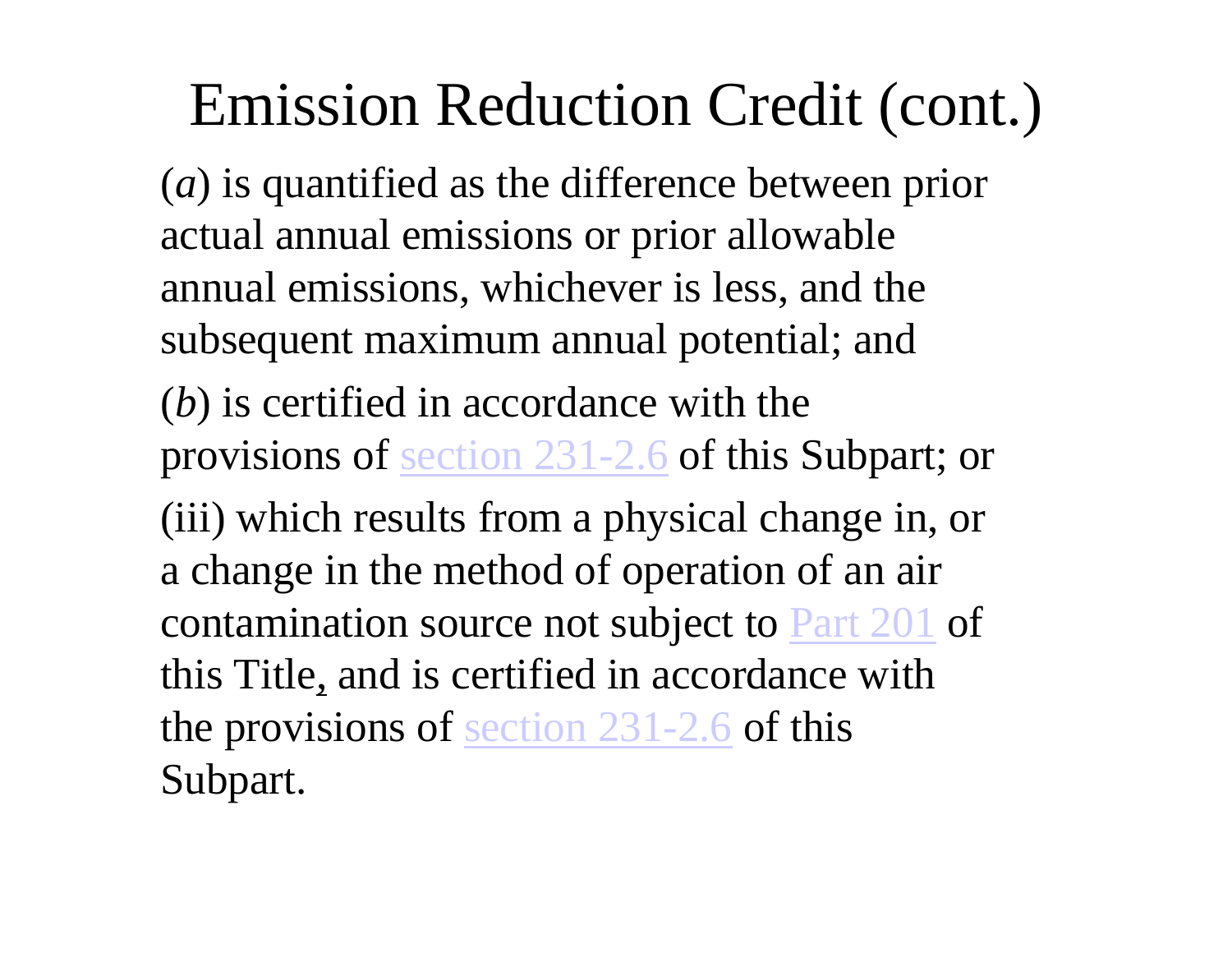## Illustrative Examples of Potential NOX Reductions at Multi-Family Sites

| Multi-Family Site   | <b>Estimated Tons of</b> |
|---------------------|--------------------------|
|                     | <b>NOX Reductions</b>    |
| <b>Clinton Hill</b> | $10 - 12$                |
|                     |                          |
| <b>Ebbets Field</b> | $14 - 16$                |
| Rego Park           | $6 - 8$                  |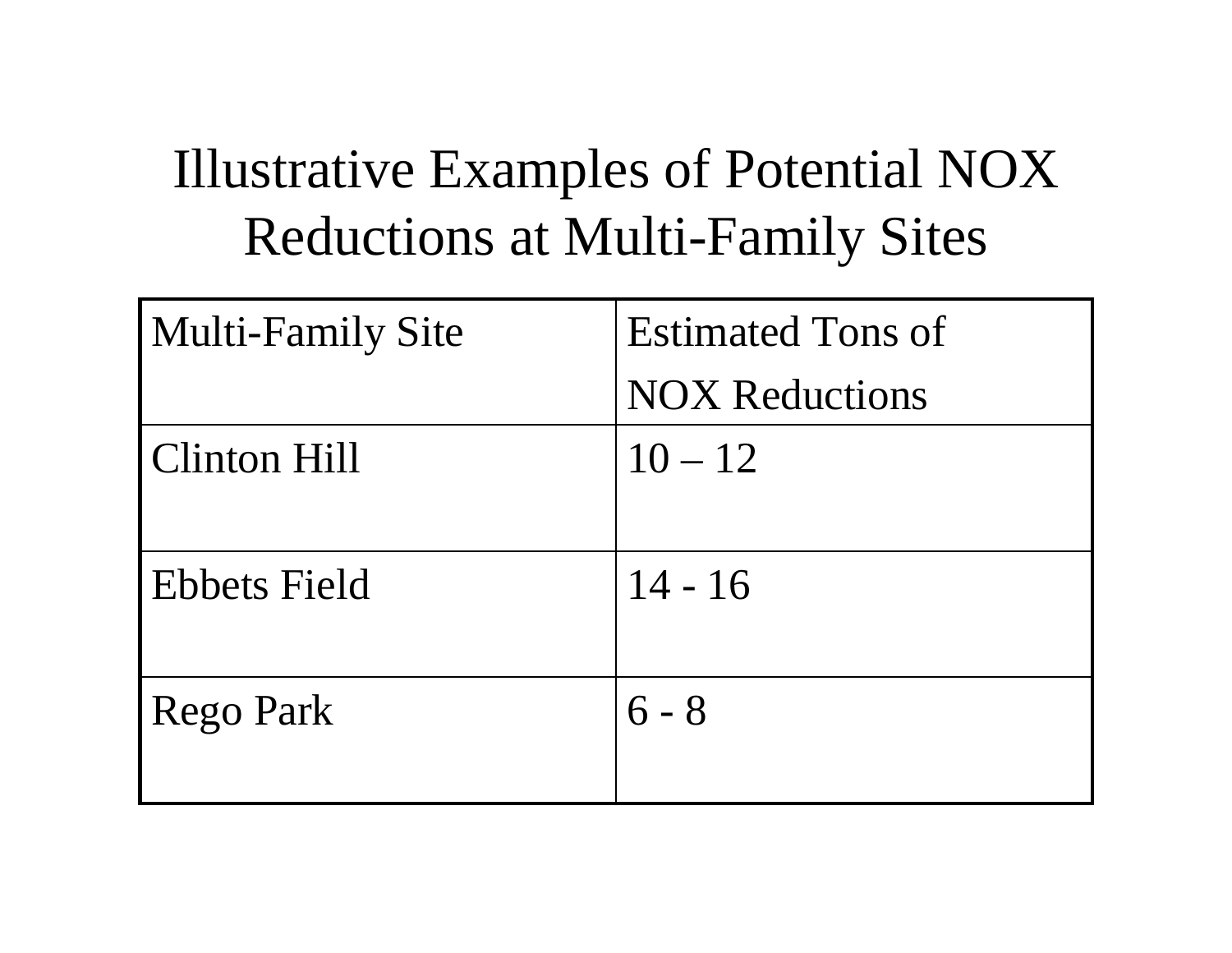## ILLUSTRATIVE PM<sub>10</sub> REDUCTION AT MULTI-FAMILY SITE

- Clinton Hill Project 7 tons per year
- A 12 building residential complex located in Brooklyn, NY
- was using about 700,000 gal/year
- NYSERDA grant to install numerous microturbines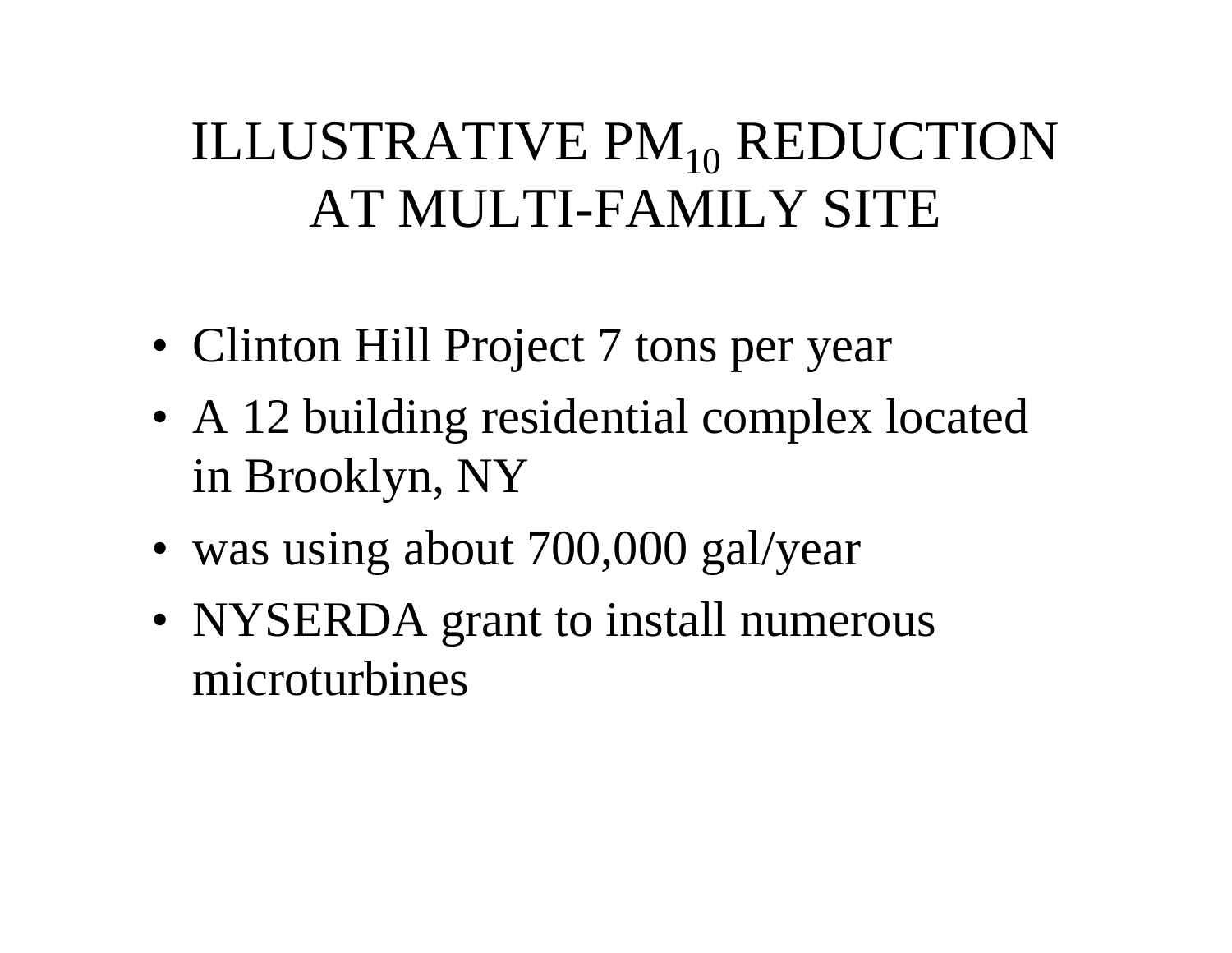### **OBJECTIVES**

#### LOWER THE TRANSACTION COSTS AND THE TIME DURATIONTO CERTIFY REAL, SURPLUS, PERMANENT AND ENFORCEABLE ERC'SFROM SMALLER-SCALE CHP PROJECTS

REDUCE THE COST(\$ / TONOF ERC CERTIFIED)

SHORTEN THE TIME DURATION

WHILE PROTECTING THE INTEGRITY OF THE PROGRAM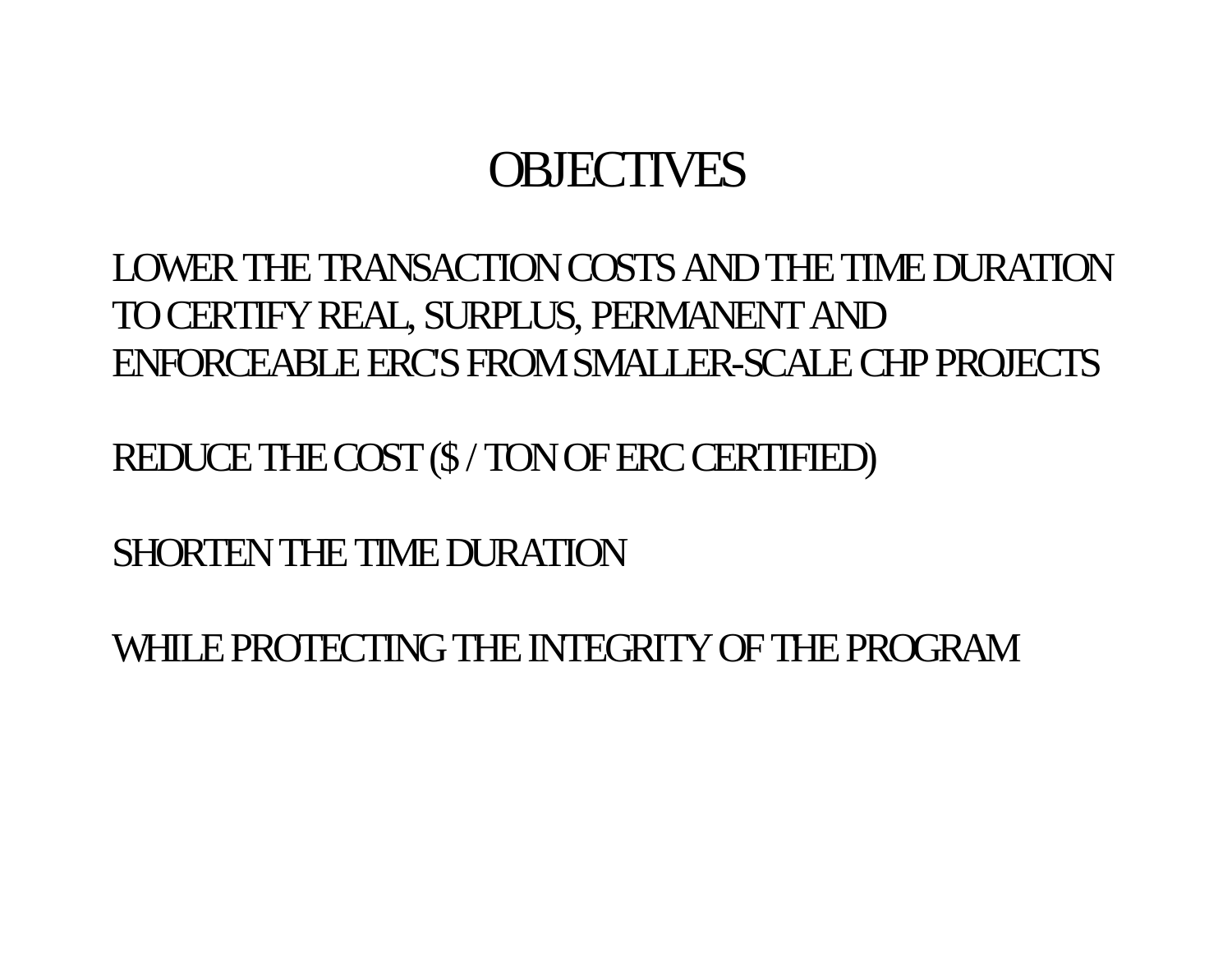# Policy Issues

OBJECTIVE: How can the ERC creation process be streamlined in a manner that

• protects the integrity and rigor of the process,

### and

(b) minimizes additional transaction costs and time burdens for small projects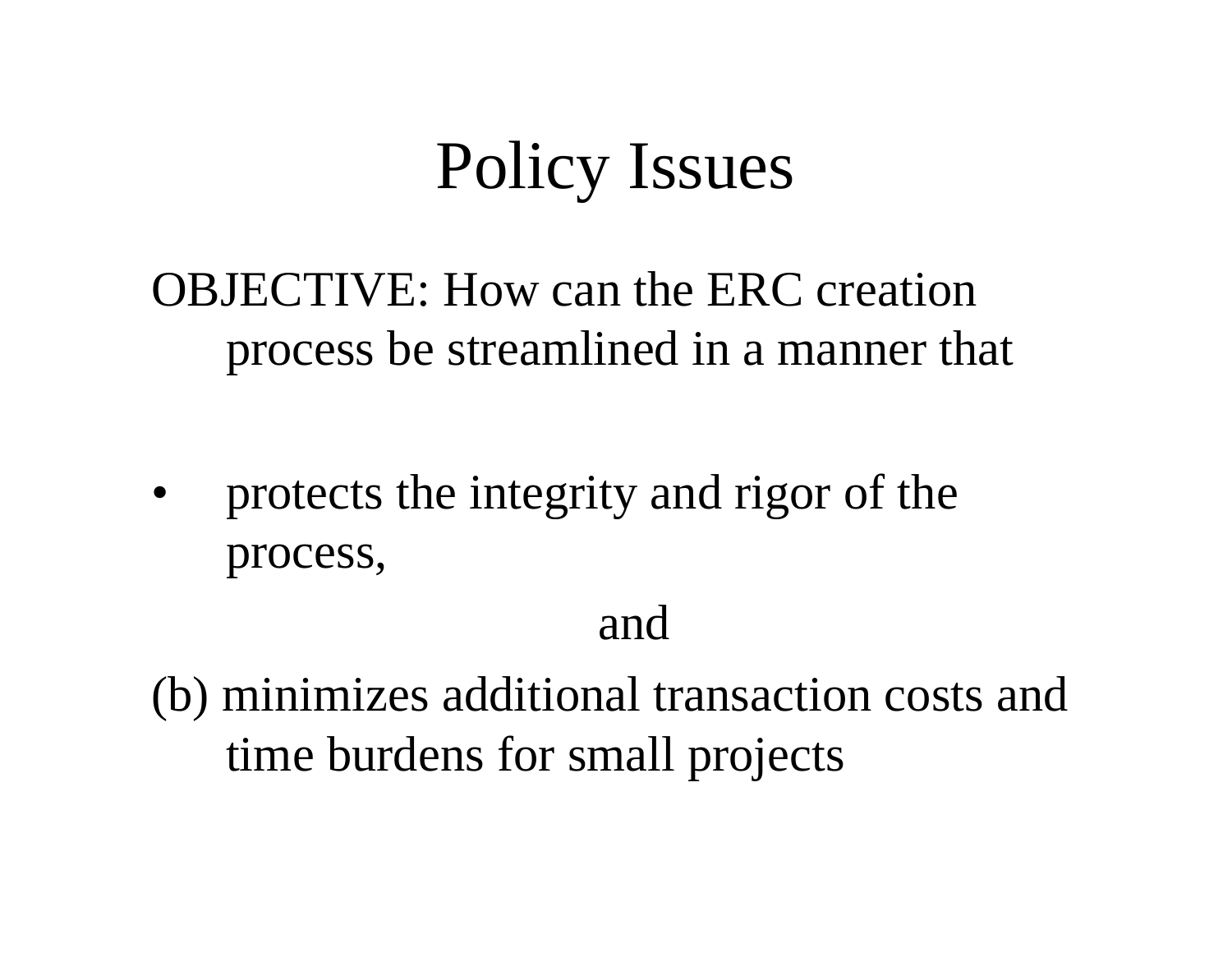## Issues to be addressed

1. The cost of the process (stack testing, engineering certification, etc)

2. Complexity (protocols)

3. Time duration

4. Methods for assessing/crediting CHP reductions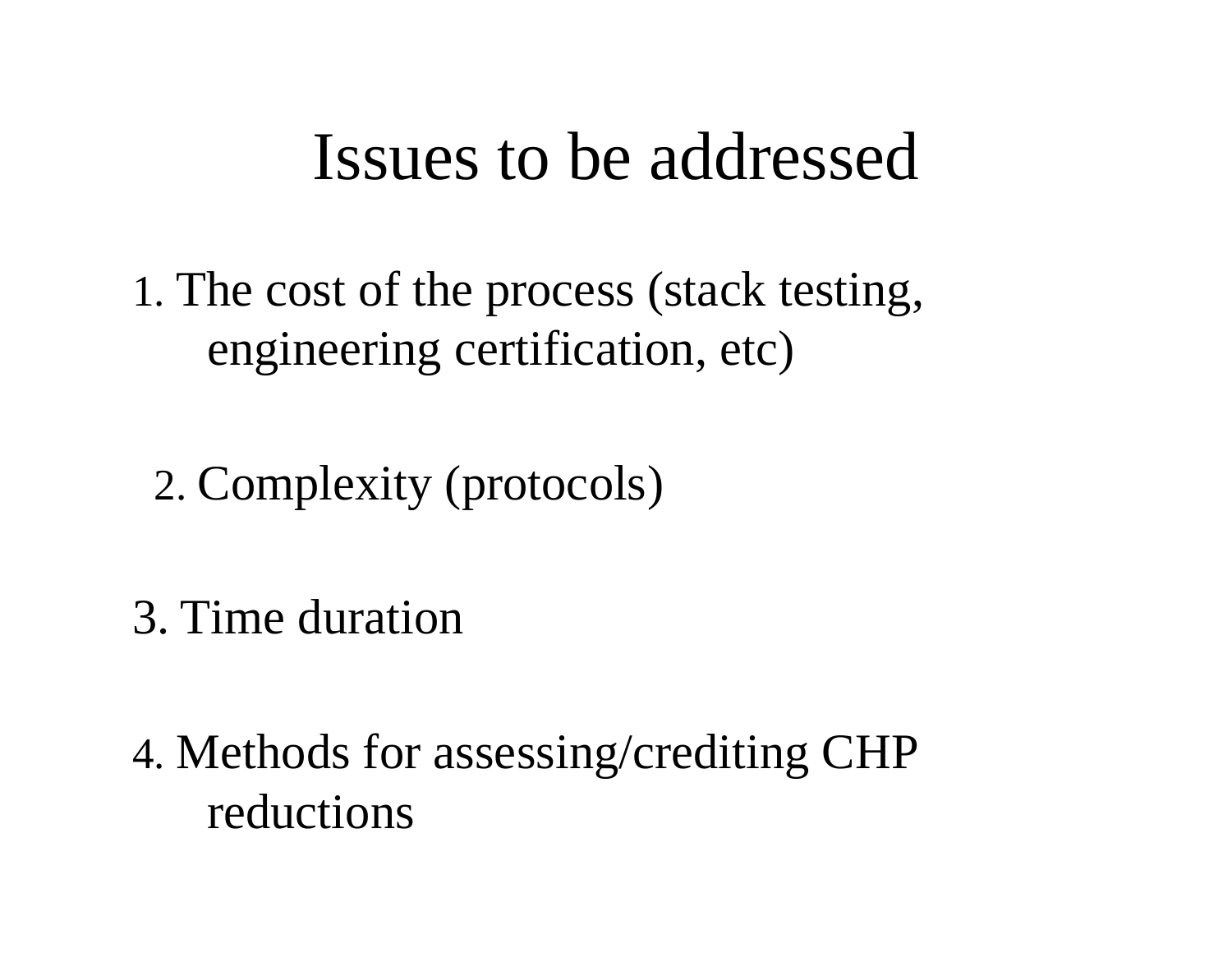## Pre-Certification

Pre-Certification might provide a tool for Expediting the certification of ERC's from smallerscale CHP projects, while protecting the integrity and rigor of the program

In California, the Air Resources Board has certified the NOx emissions of the Capstone microturbine.

*In 2001, CARB confirmed that NOx emissions of the 30-kW Capstone HEV microturbine were 0.53 grams per brake horsepower-hour.*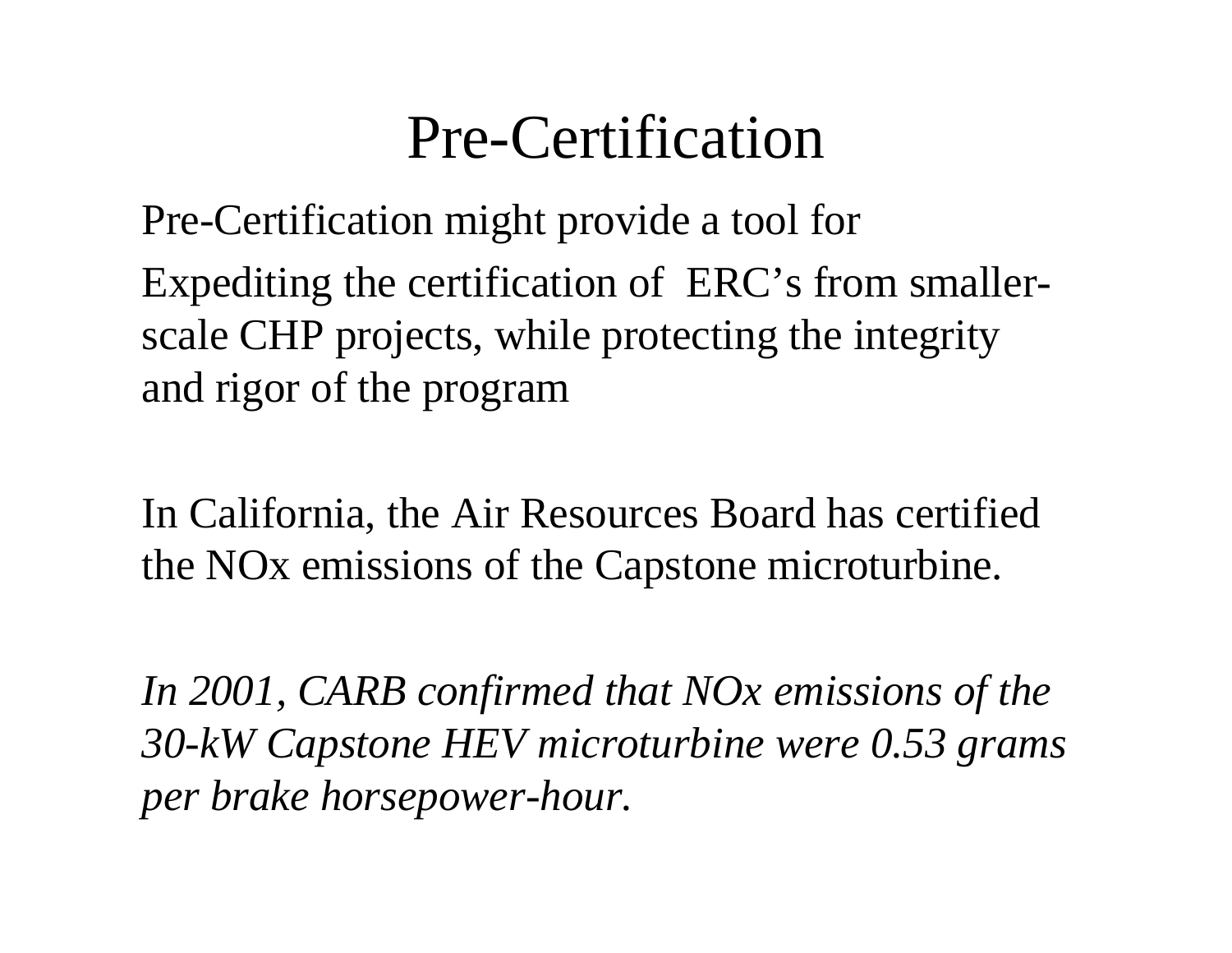### Pre-Certification (cont.)

WHEREAS, Capstone Turbine Corporation has demonstrated, according to test

methods specified in Title 17, California Code of Regulations (CCR), section 94207, that its natural gas-fueled C60 MicroTurbine has complied with the following emission standards:

- 1. Emissions of oxides of nitrogen no greater than 0.5 pound per megawatt hour;
- 2. Emissions of carbon monoxide no greater than 6.0 pound per megawatt hour;

3. Emissions of volatile organic compounds no greater than 1.0 pound per megawatt hour; and

4. Emissions of particulate matter no greater than an emission limit corresponding to natural gas with a fuel sulfur content of no more than 1 grain per 100 standard cubic feet;

### CARB Certification of C60 MicroTurbine

#### as of 2/21/2003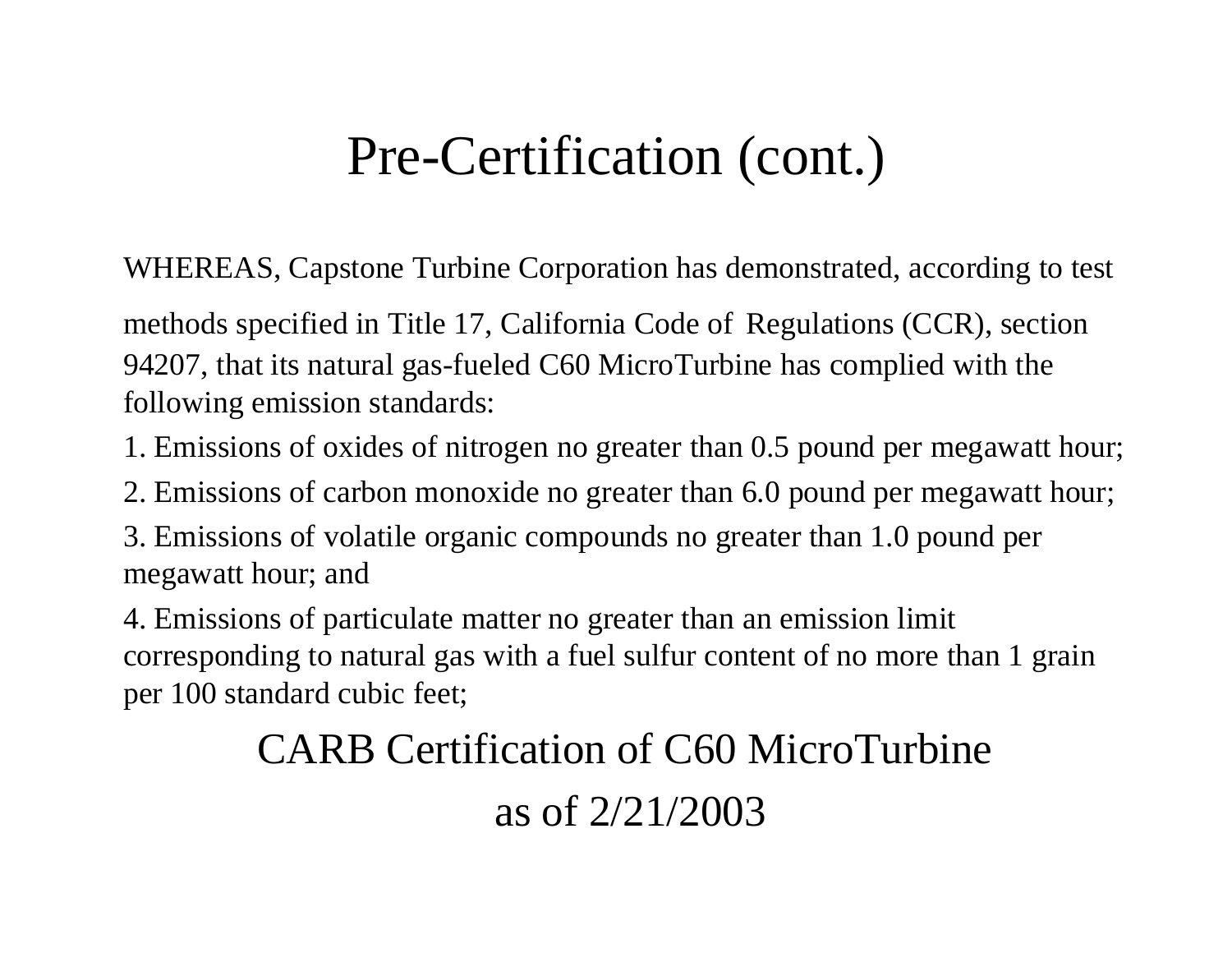# OTHER PRE-CERTIFICATIONMECHANISMS

EPA'S ENVIRONMENTALTECHNOLOGY VERIFICATIONPROGRAM (ETV) MIGHT SERVE AS A BASIS FOR A PRE-CERTIFICATIONPROGRAM THAT WOULD BERECOGNIZED NATIONALLY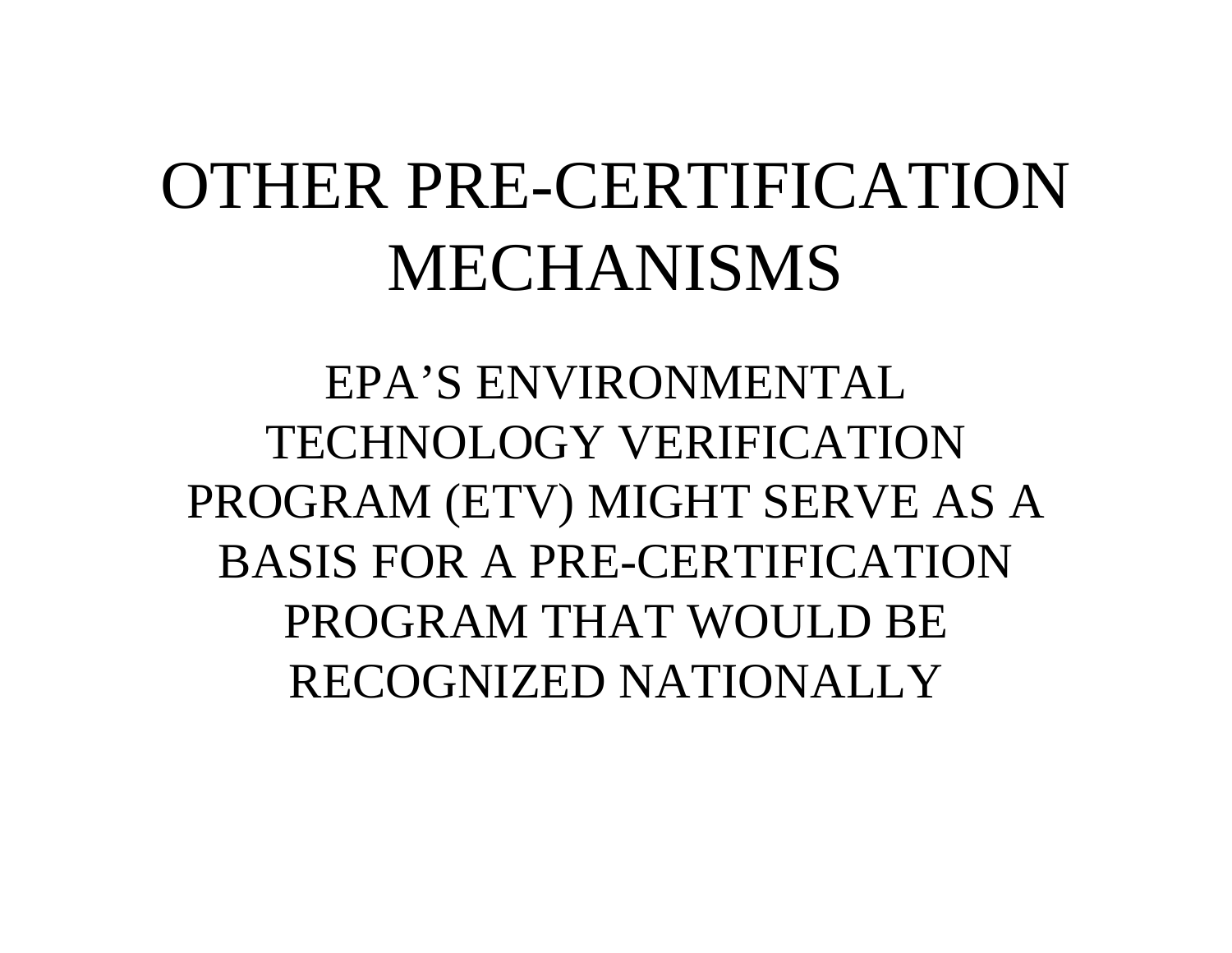#### POTENTIAL BENEFITSFROM THIS RESEARCH

IMPROVE THE ECONOMICS OF CLEAN DG PROJECTS AND INCREASE THE NUMBERS OF THESE APPLICATIONS THAT GET SITED.

CREATE SIGNIFICANT AIR QUALITY IMPROVEMENTS ON THE SITE

INCREASE THE SUPPLY OF ERC'S THAT ARE AVAILABLE FOR NEW SOURCE USES

INCREASE THE NUMBER OF PARTICIPANTS SUPPLYING CREDITS IN THE ERC MARKET

IMPROVE ERC MARKET LIQUIDITY AND MARKET PERFORMANCE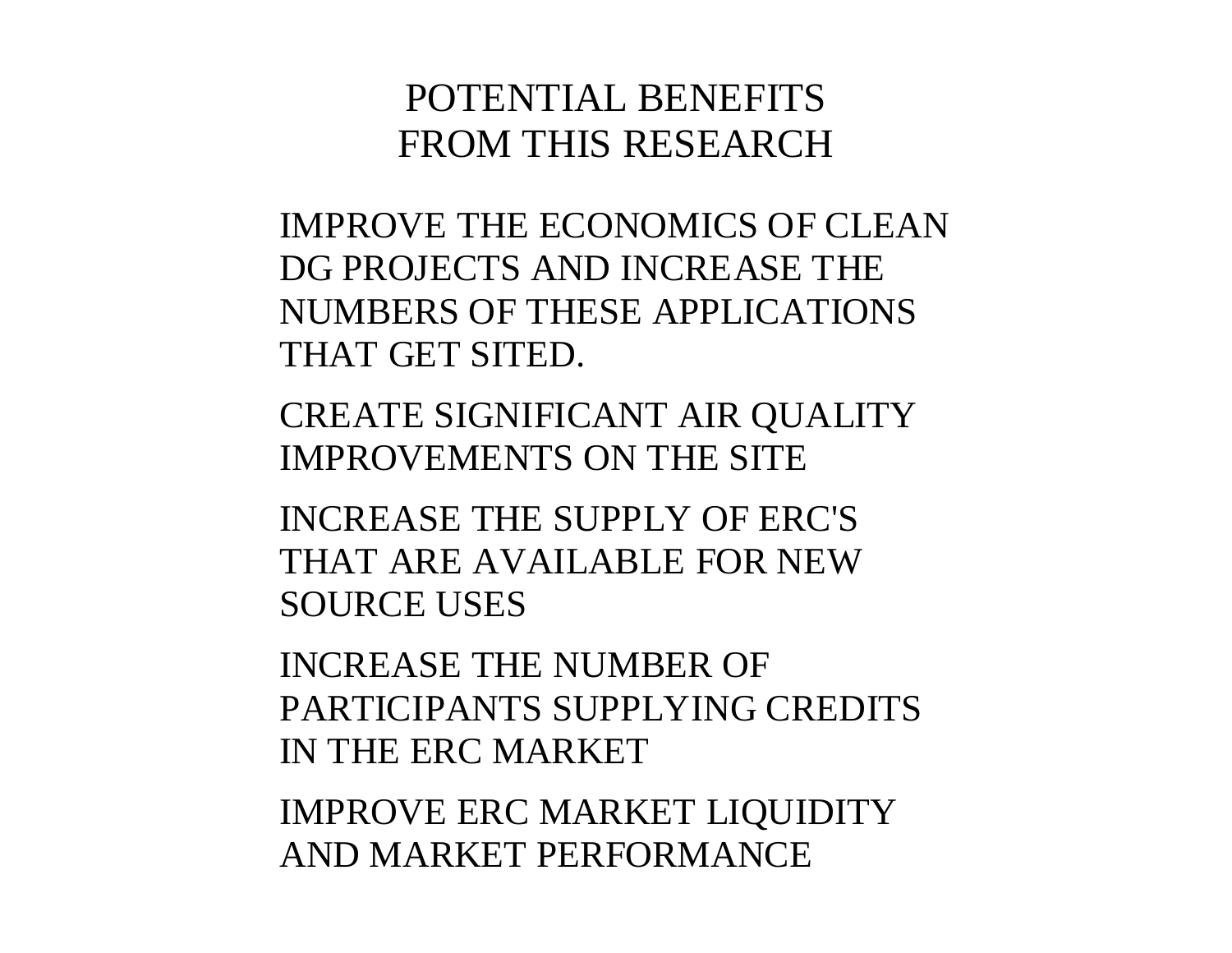## The Value of NOx ERC's

\$29,000 per ton was the highest trading price

\$3,800 per ton was the lowest trading price

At the height of demand for new power plant construction, prices were typically \$13,000, \$14,000, \$15000 per ton

Average price since trading began is in the \$8000 per ton range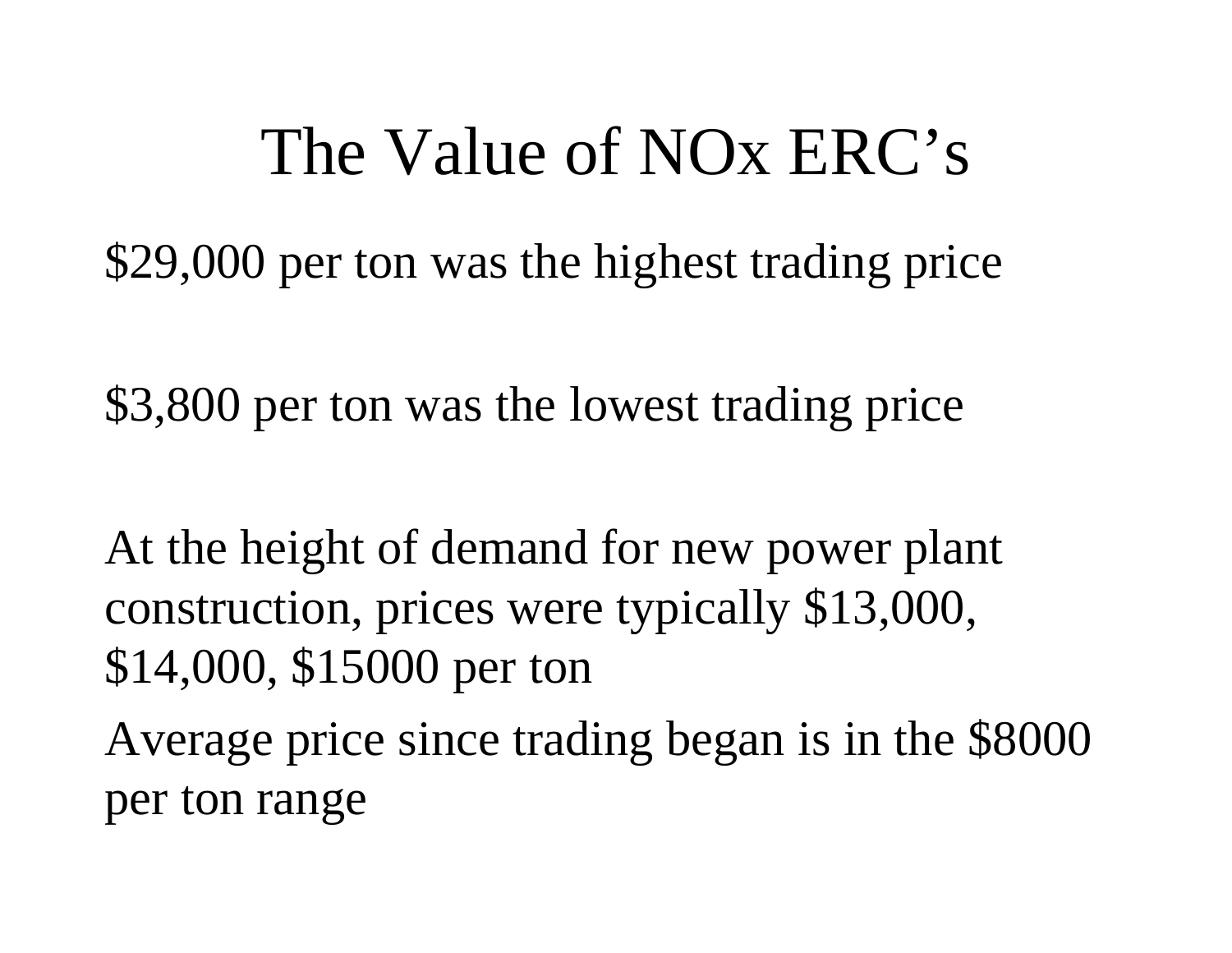### *INDUSTRIAL AND COMMERCIAL TECHNICAL POTENTIAL FOR CHP NEW YORK STATE TOTAL*

| <b>Size Range</b>  | <b>Industrial</b> |     | <b>Commercial</b>                                                            |                            | <b>Total</b> |                        |
|--------------------|-------------------|-----|------------------------------------------------------------------------------|----------------------------|--------------|------------------------|
|                    | <b>Sites</b>      | МW  | <b>Sites</b>                                                                 | $\boldsymbol{\mathrm{MW}}$ | <b>Sites</b> | $\mathbf{M}\mathbf{W}$ |
| <b>State Total</b> |                   |     |                                                                              |                            |              |                        |
| 50 to 500 kW       | 3,894             |     | 300   16,048   1,240   19,942   1,540                                        |                            |              |                        |
| 500 kW to 1 MW     | 428               | 195 |                                                                              | $3,867$   1,584            | 4,295 1,779  |                        |
| 1 MW to 5 MW       | 434               | 685 | 1,280                                                                        | $\vert 2, 256 \vert \vert$ | 1,714        | 2,941                  |
| 5 MW to 20 MW      | 63                | 488 | 149                                                                          | 1,240                      | 212          | 1,728                  |
| $> 20$ MW          | 9                 | 280 |                                                                              | 210                        | 16           | 490                    |
| Total              | 4,828             |     | $\left 1,948\right \left 21,351\right \left 6,530\right \left 26,179\right $ |                            |              | 8,478                  |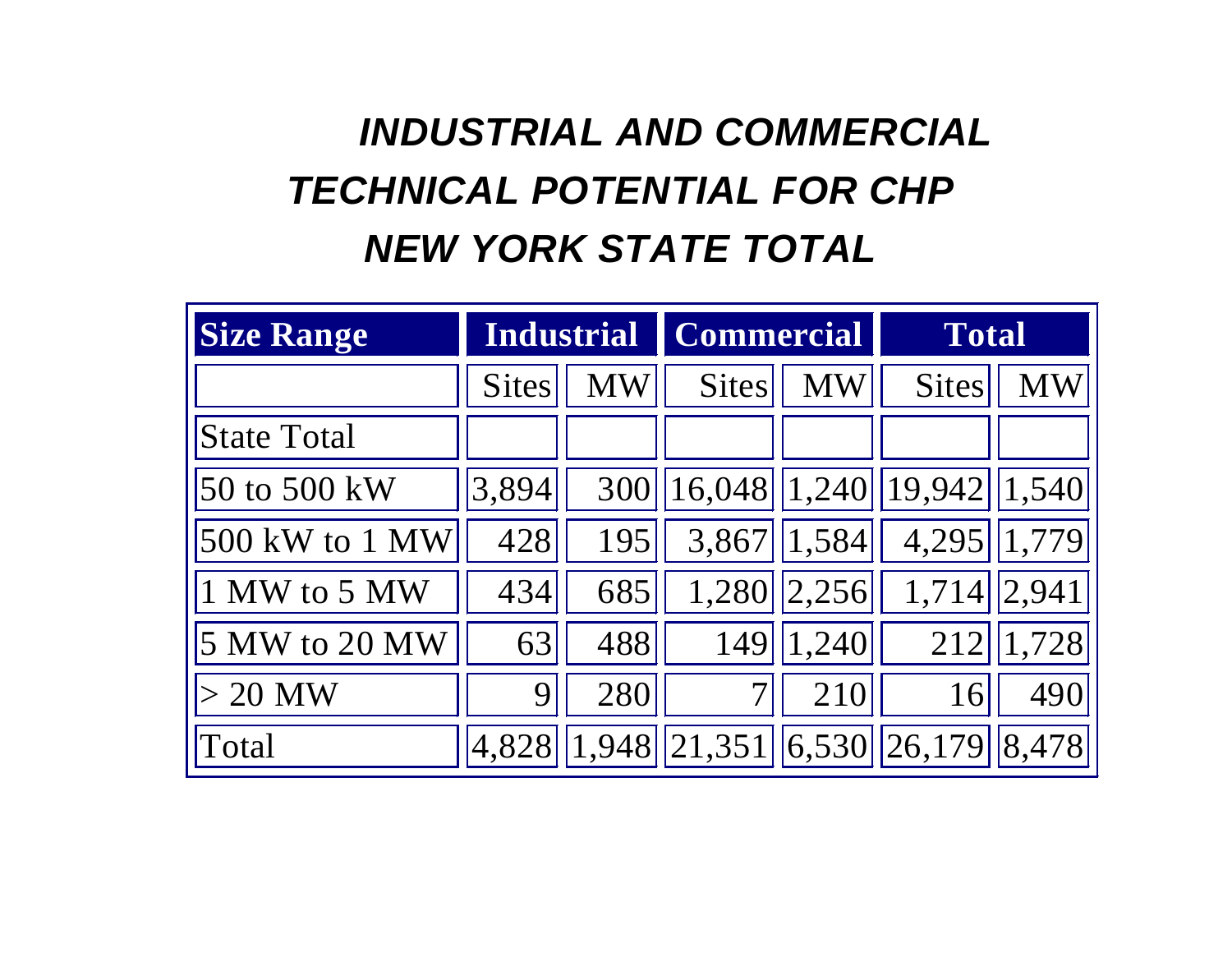#### *TECHNICAL POTENTIAL FOR CHPDOWNSTATE*

| Size Range       | Industrial Commercial Total |     |                                       |           |                |           |
|------------------|-----------------------------|-----|---------------------------------------|-----------|----------------|-----------|
|                  | $S$ ites $\vert$ MW $\vert$ |     | Sites                                 | M W       | <b>Sites</b>   | M W       |
| $Down state*$    |                             |     |                                       |           |                |           |
| 50 to 500 kW     | 2,160                       | 185 | 9,919                                 |           | 723 12,079 908 |           |
| $500$ kW to 1 MW | 143                         | 73  | 2,520                                 | 977       | 2,663 1,050    |           |
| $1$ MW to 5 MW   | 111                         | 211 |                                       | 804 1,335 |                | 915 1,546 |
| $5$ MW to 20 MW  | 101                         | 881 | 108                                   | 848       | 118            | 936       |
| $> 20$ MW        |                             |     |                                       | 150       |                | 150       |
| Total            | 2,424                       |     | 557   13,356   4,033   15,780   4,586 |           |                |           |

\* Downstate market is made up of LIPA, Consolidated Edison and Orange and Rockland distribution service areas.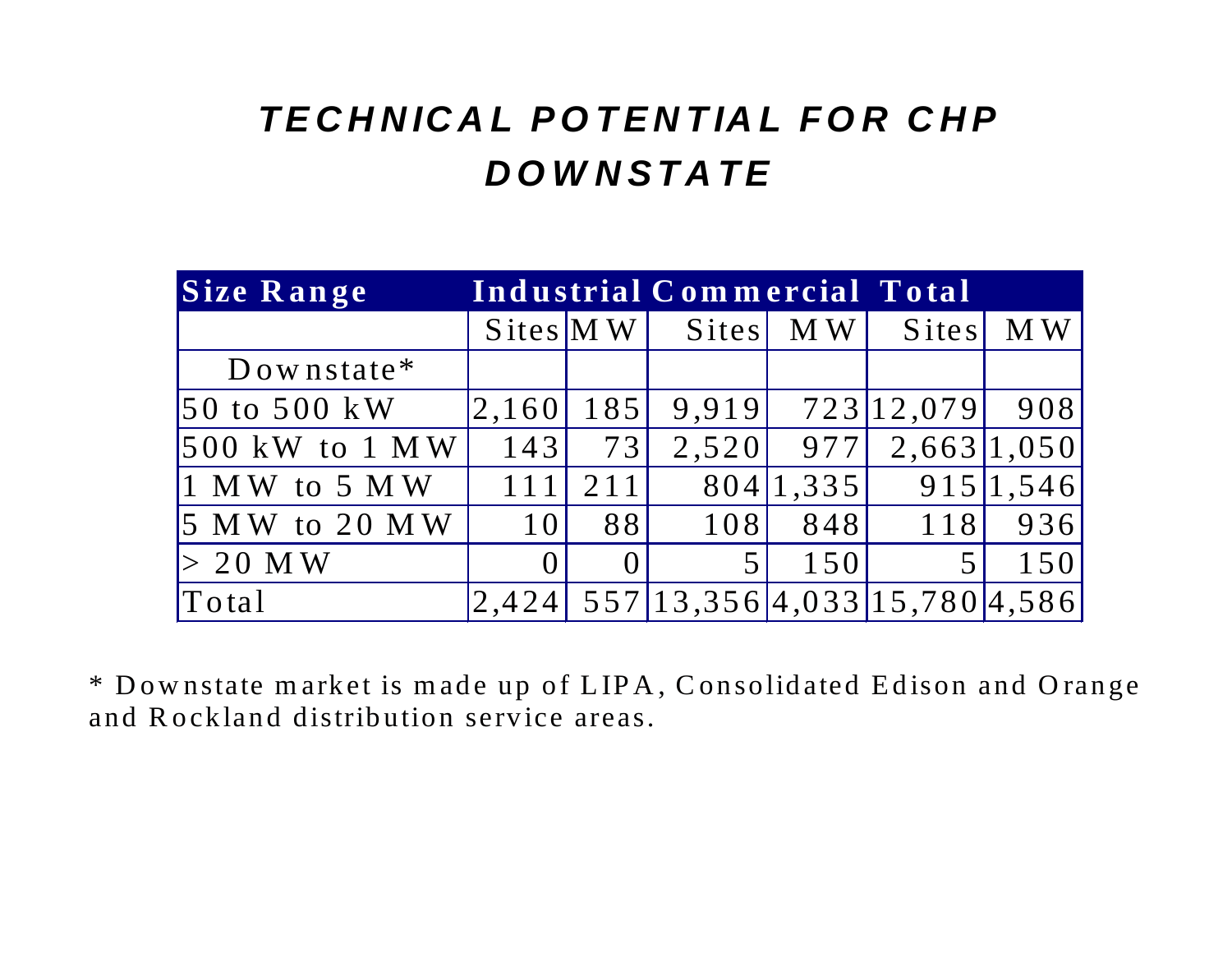

 **Industrial CHP Technical Potential (MW)**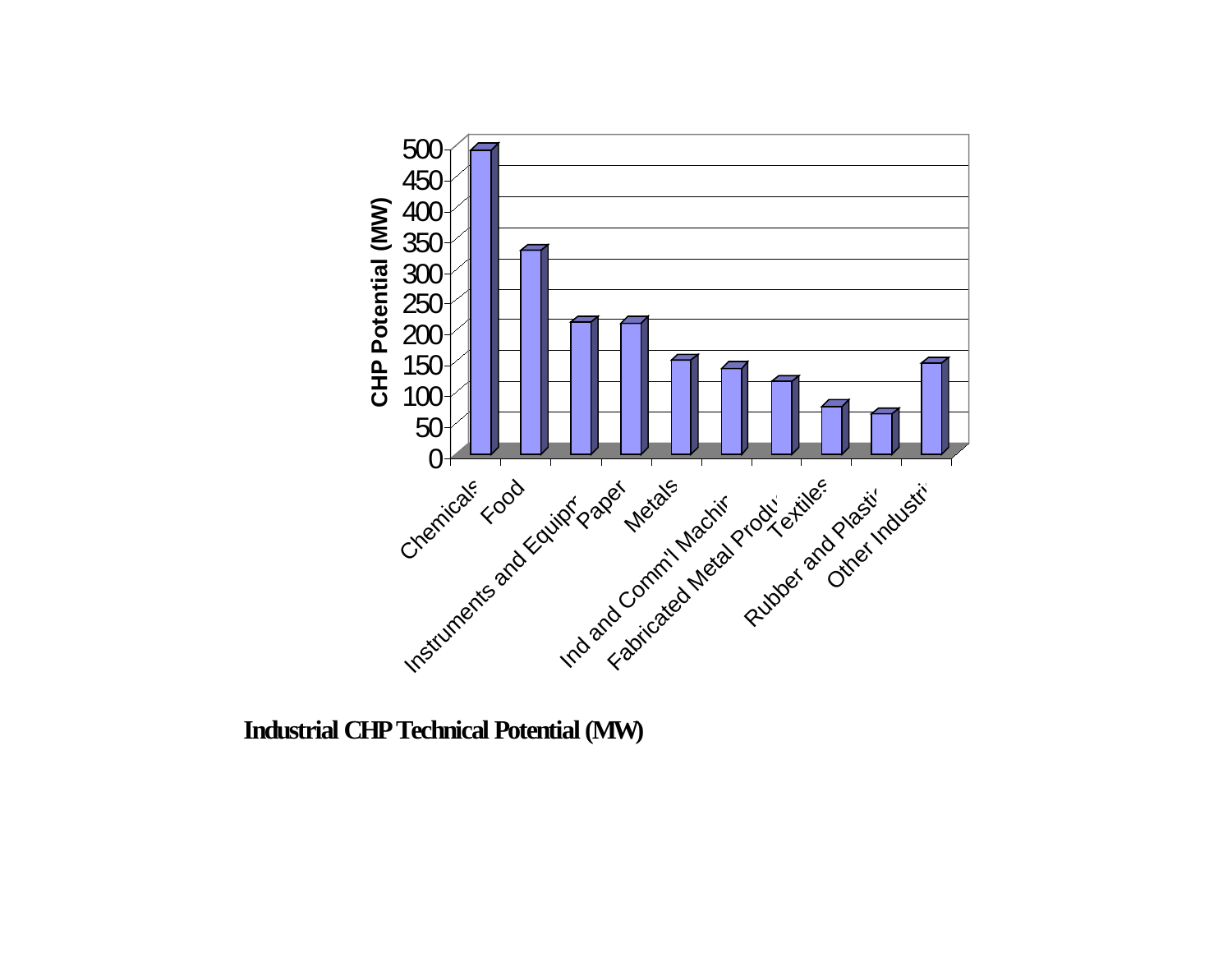#### **Commercial Sector Technical Potential**

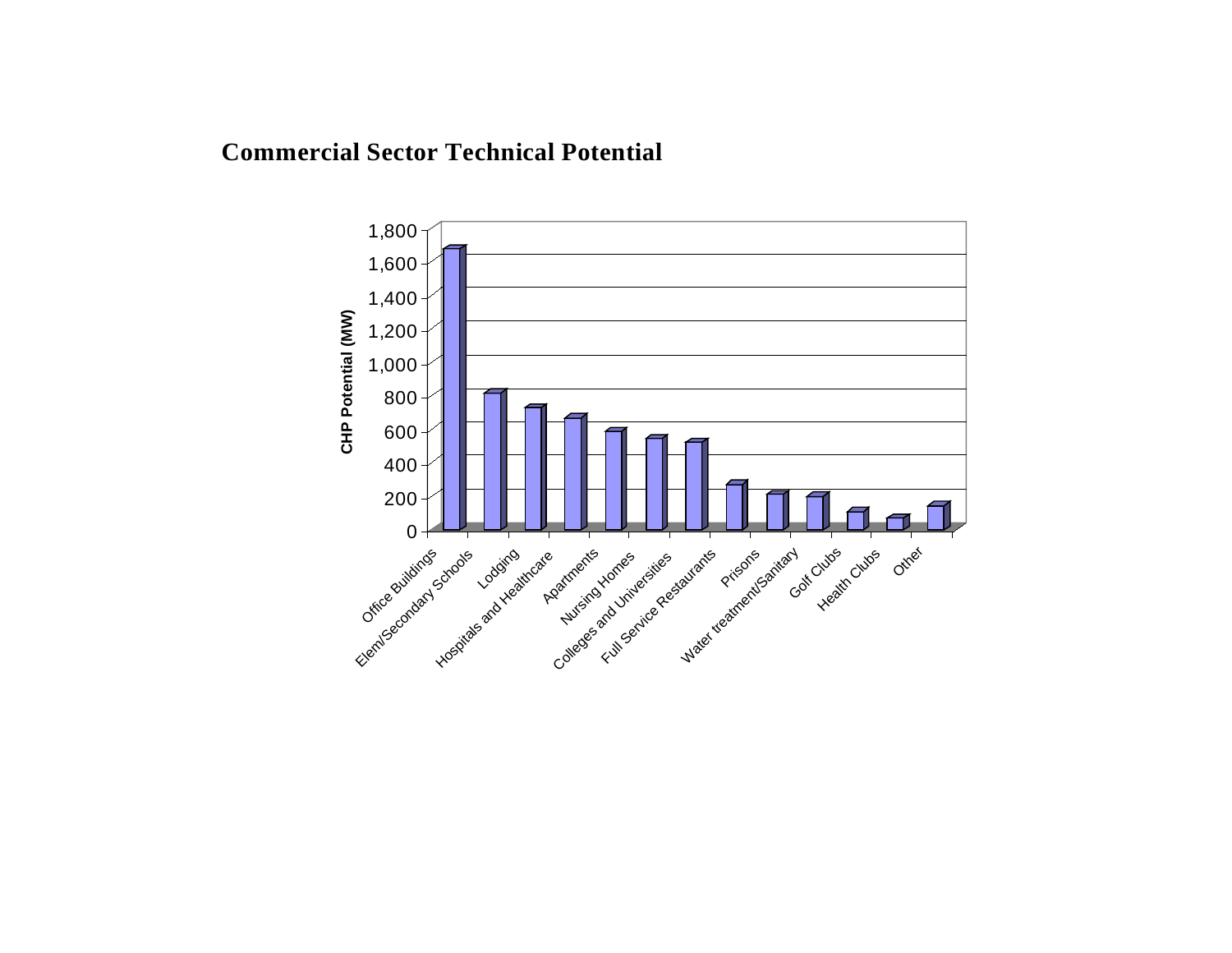#### Which Sectors Represent the Key Target Markets?

\_\_\_\_\_\_\_\_\_\_\_\_\_\_\_\_\_\_\_\_\_\_\_\_\_\_\_\_\_\_\_\_\_\_\_\_\_\_\_\_\_\_\_\_\_\_\_\_\_\_\_\_\_\_\_\_\_\_\_\_\_\_\_\_\_\_\_\_\_\_\_\_\_\_\_\_\_\_\_\_\_\_\_\_\_\_\_\_\_\_\_\_\_\_\_\_\_\_\_\_\_\_\_\_\_\_\_\_\_\_\_\_\_\_\_\_\_\_\_\_\_\_\_\_\_\_\_\_\_

#### **Industrial**

Four Industries Represent 66% of the Total Remaining Capacity Chemicals  $\sim$  575 MW's (30%) Food Processing  $\sim$  315 MW's (16%) Pulp &Paper  $\sim 200$  MW's (10%) Instruments  $\sim 200$  MW's (10%)

#### **Commercial / Institutional**

Three Industries Represent about 50% of the Total Remaining Capacity

Office Buildings  $\sim$  1620 MW's

Elementary & Secondary Schools ~ 790 MW's (12%)

Hotels / Motels  $\sim$  720 MW's (11%)

Five Additional Industries Represent Another 40% of Total

Hospitals  $\sim 650$  MW's (10%) / Multi-Family Housing Nursing Homes / Colleges

Restaurants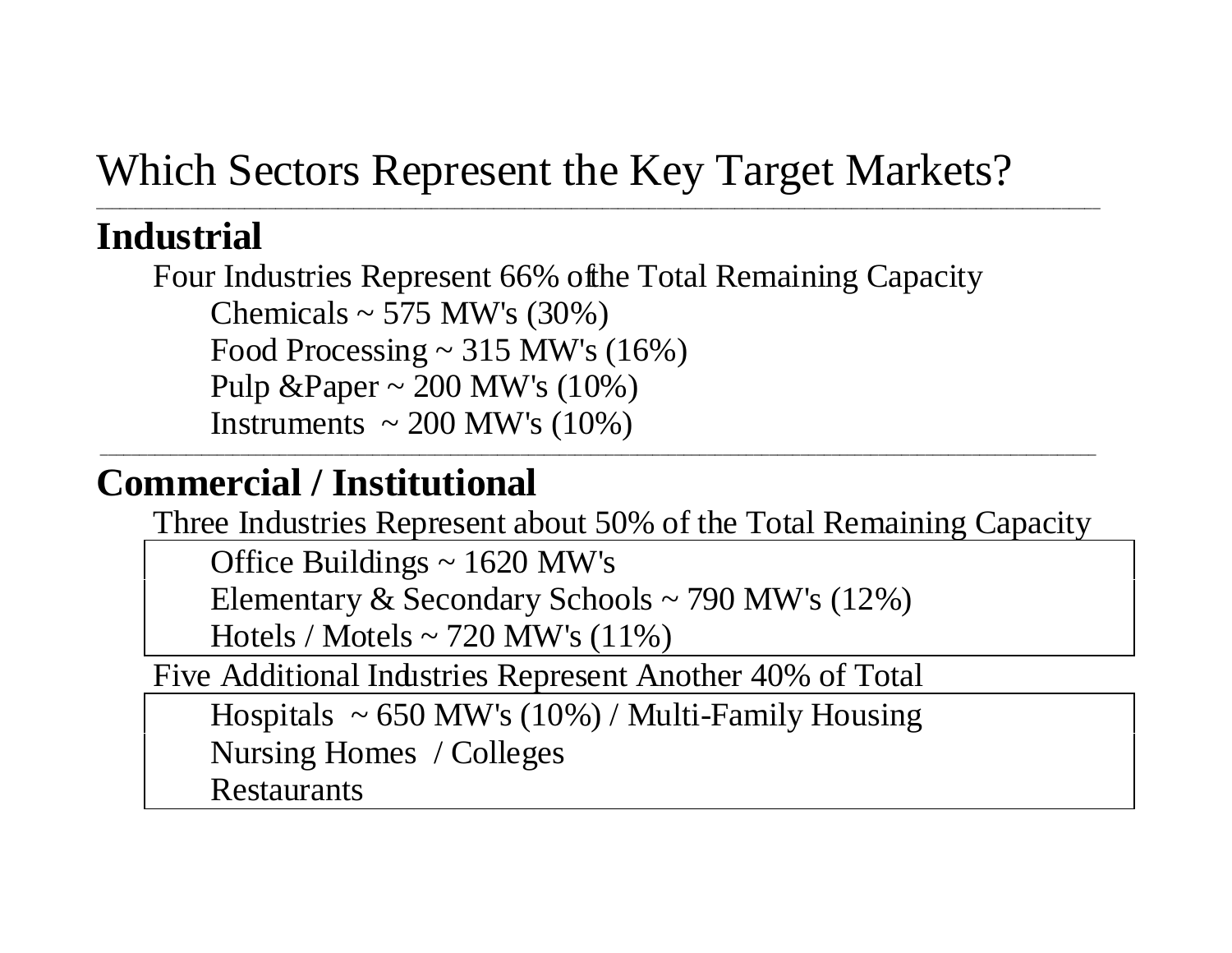|                            |      |            | <b>CUMULATIVE</b> |
|----------------------------|------|------------|-------------------|
| <b>END-USE SECTOR</b>      | MW's | <b>PCT</b> | <b>PCT</b>        |
| <b>COMMERCIAL OFFICE</b>   | 1620 | 24.8%      |                   |
| <b>SCHOOLS</b>             | 790  | 12.1%      | 36.9%             |
| <b>LODGING</b>             | 720  | 11.0%      | 47.9%             |
| <b>HOSPITALS</b>           | 650  | 10.0%      | 57.9%             |
| <b>APARTMENTS</b>          | 585  | 9.0%       | 66.8%             |
| <b>NURSING HOMES</b>       | 550  | 8.4%       | 75.3%             |
| <b>COLLEGES</b>            | 525  | 8.0%       | 83.3%             |
| <b>RESTAURANTS</b>         | 240  | 3.7%       | 87.0%             |
| <b>ALL OTHER</b>           | 850  | 13.0%      |                   |
| <b>TOTAL COMMERC/INST.</b> | 6530 |            |                   |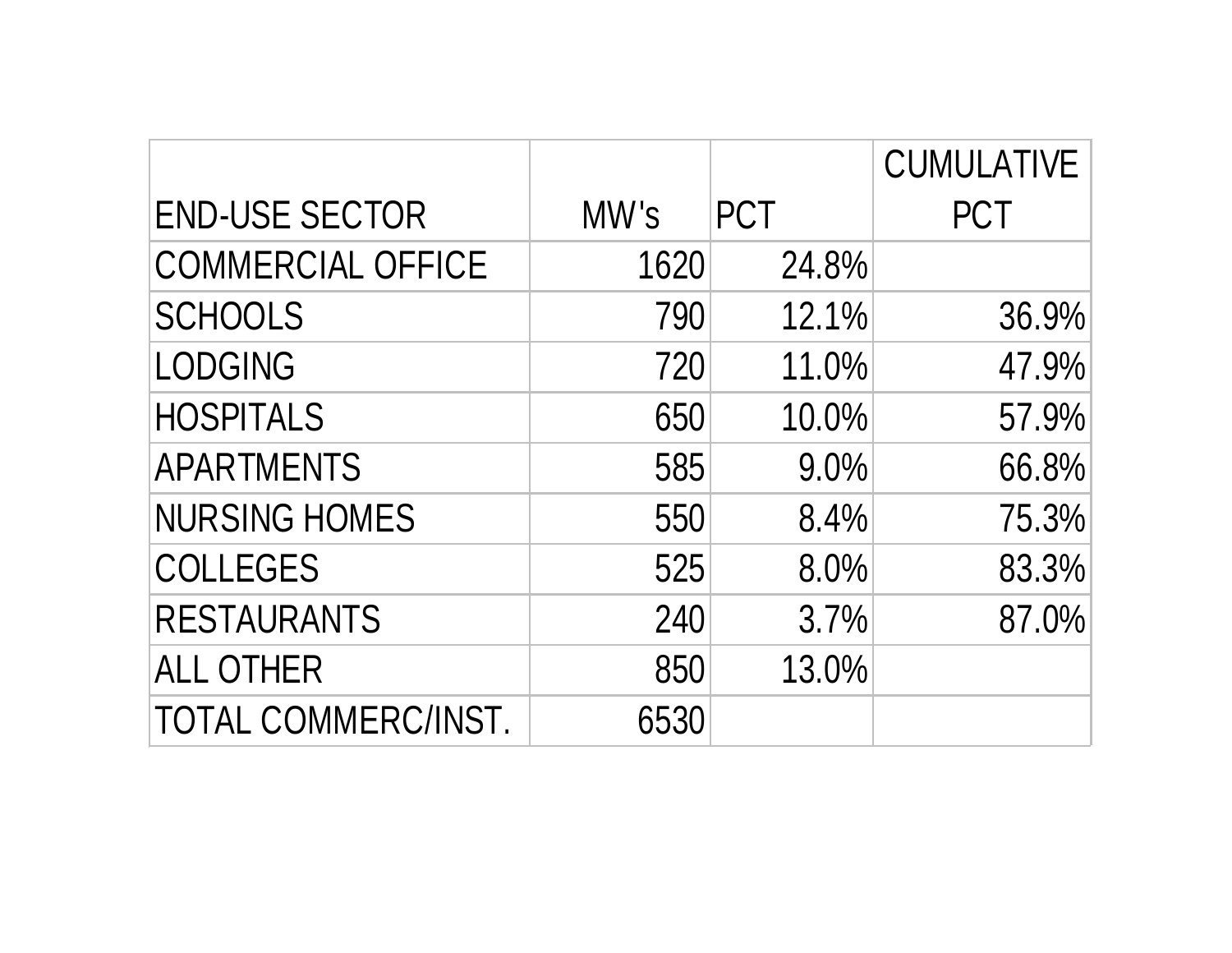#### TECHNICAL VS REALIZED CHP POTENTIAL

| 26% (2170 MW's) in                                        | 9% of Technical Potential in                                |
|-----------------------------------------------------------|-------------------------------------------------------------|
| <b>Accelerated Case</b>                                   | <b>Base Case</b>                                            |
| <b>Upstate Large Sites</b><br>Predominate; 31% (261)      | Only 9% of Downstate Total<br>in Large Sites                |
| MW's) of Upstate Total                                    |                                                             |
| Downstate 1MW to 5MW<br>Sites Account for 39% Of<br>Total | <b>Upstate 1MW to 5MW Sites</b><br>Account for 22% of Total |
| Downstate 1320 MW's                                       | Upstate 850 MW's                                            |
|                                                           |                                                             |
|                                                           |                                                             |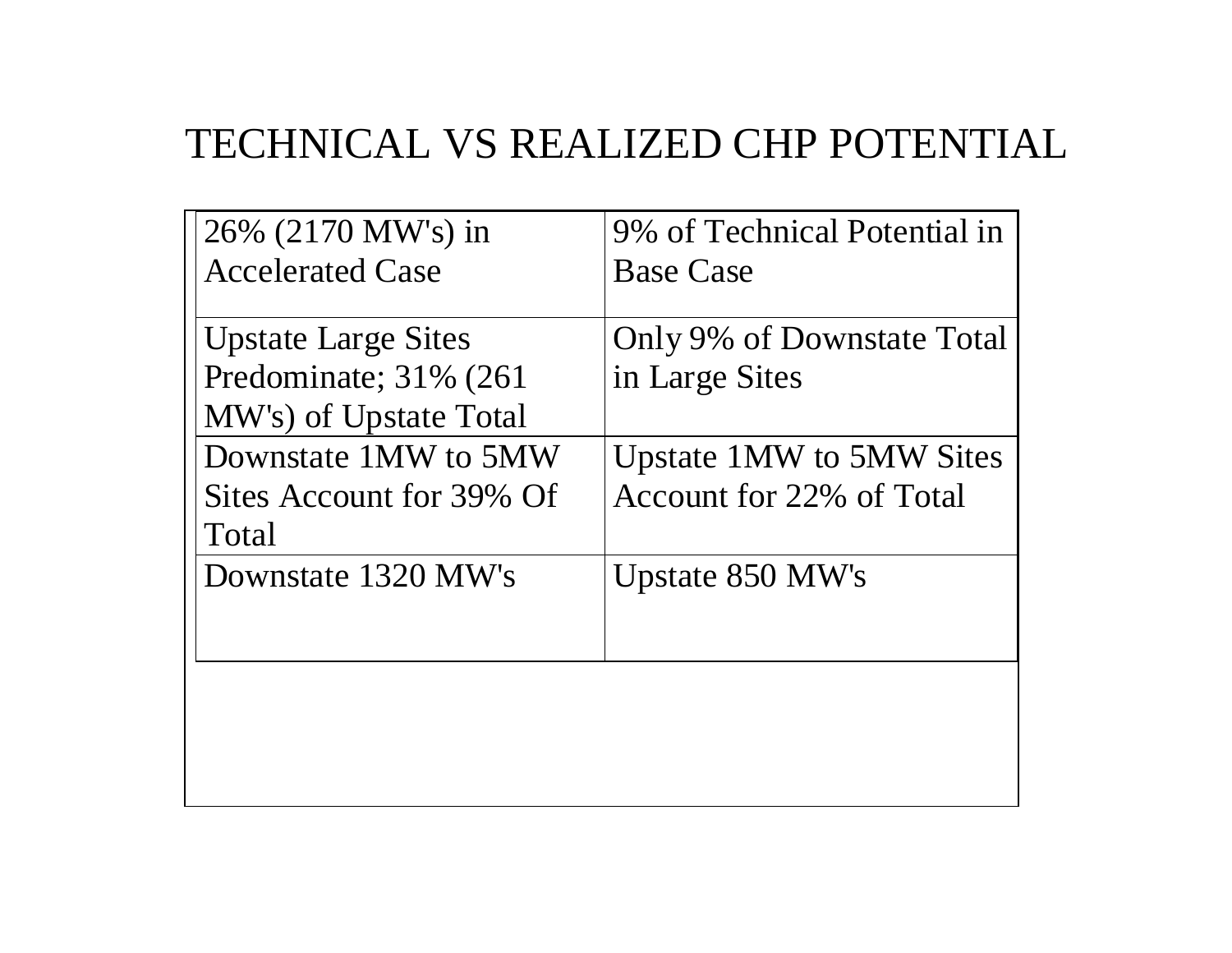#### PUBLIC HOUSING INVENTORY

Consists of more than 1 Million units owned by 3,200 Public Housing Authorities

7100 Properties have over 50 units

Wooster Manor, Danbury VT 7 Story, 100 unit complex 60 kW gas engine installed in 1998 Energy Costs Dropped by  $\sim$  50%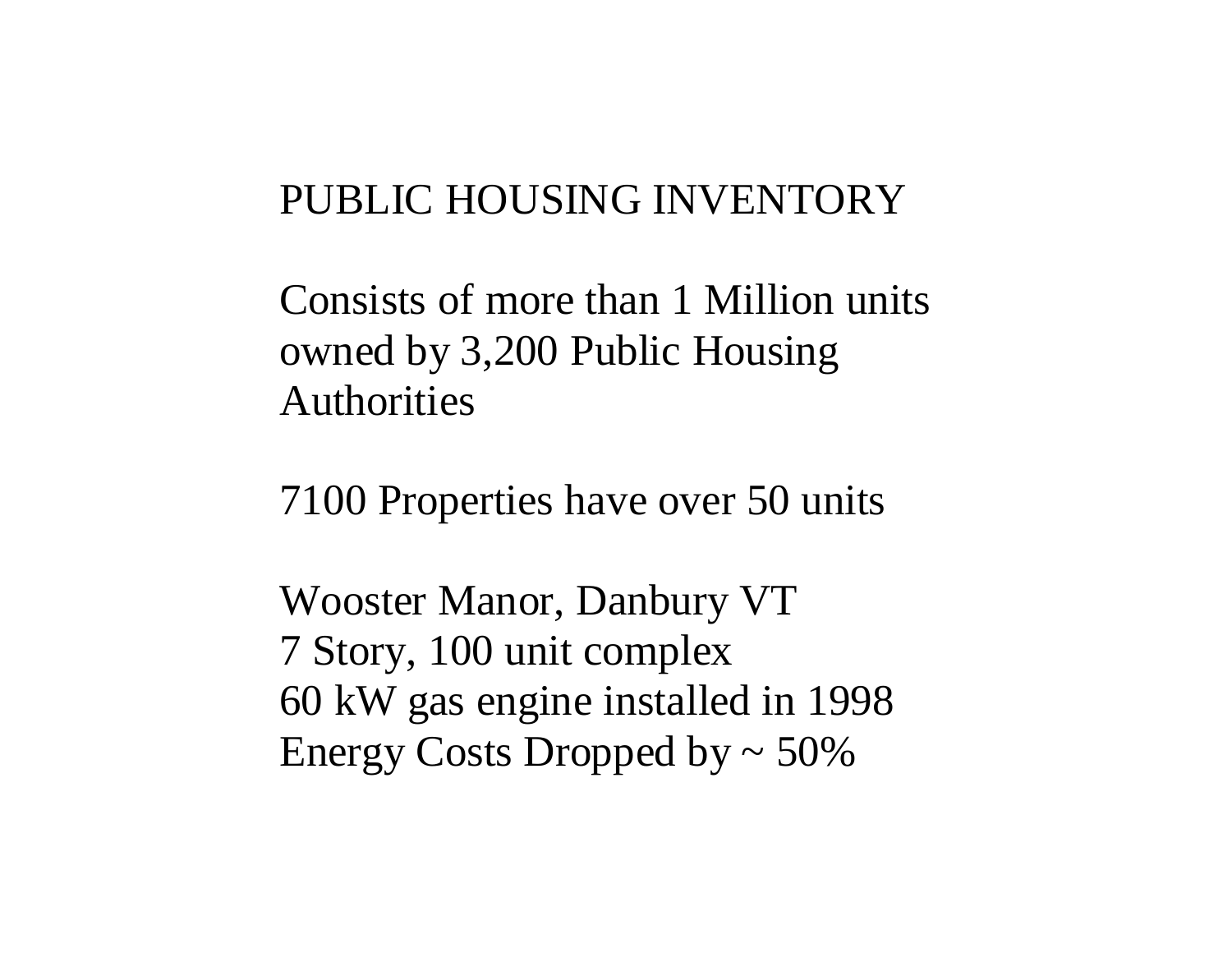### ECONOMIC & ENVIRONMENTALBENEFITS OF CHP DEPLOYMENT

2200 MW's of CHP installed over the 10 Year period 2002-2012 has the following benefits:

\$1.825 Billion in User Savings \$808 Million in net present value savings Annual Emission Reductions in 2012 10,282 tons of NOx 27,766 tons of SO2 3,854,000 tons of CO2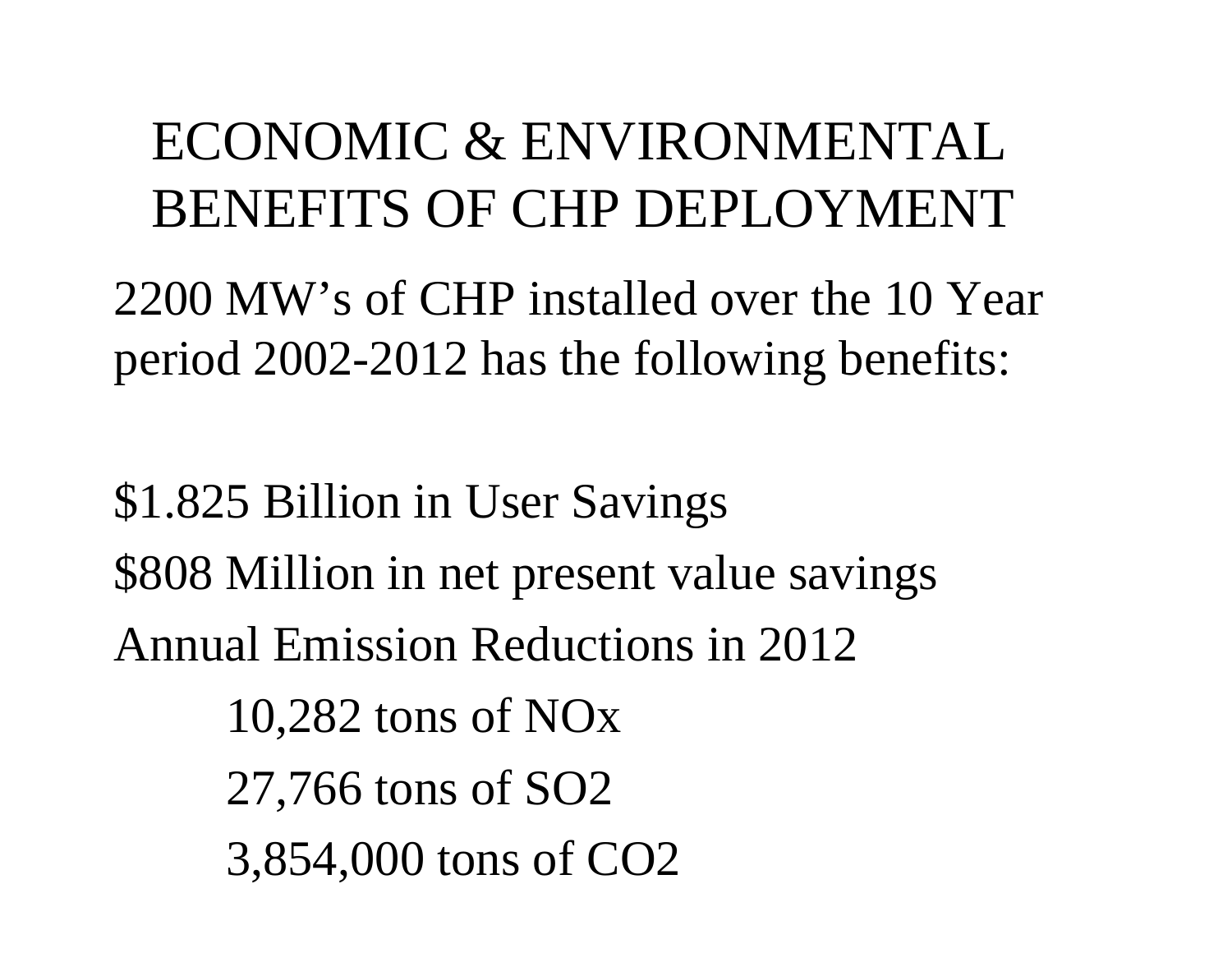# EXPECTED BENEFITS FROMTHIS REASERCH

### **ENVIRONMENTAL**: Significant onsite pollution reduction

**ECONOMIC**: Increase the supply of ERC's. Creating more liquidity in the market, reduce market power

### **CHP MARKET DEVELOPMENT**: Improve the economics of high efficiency CHP